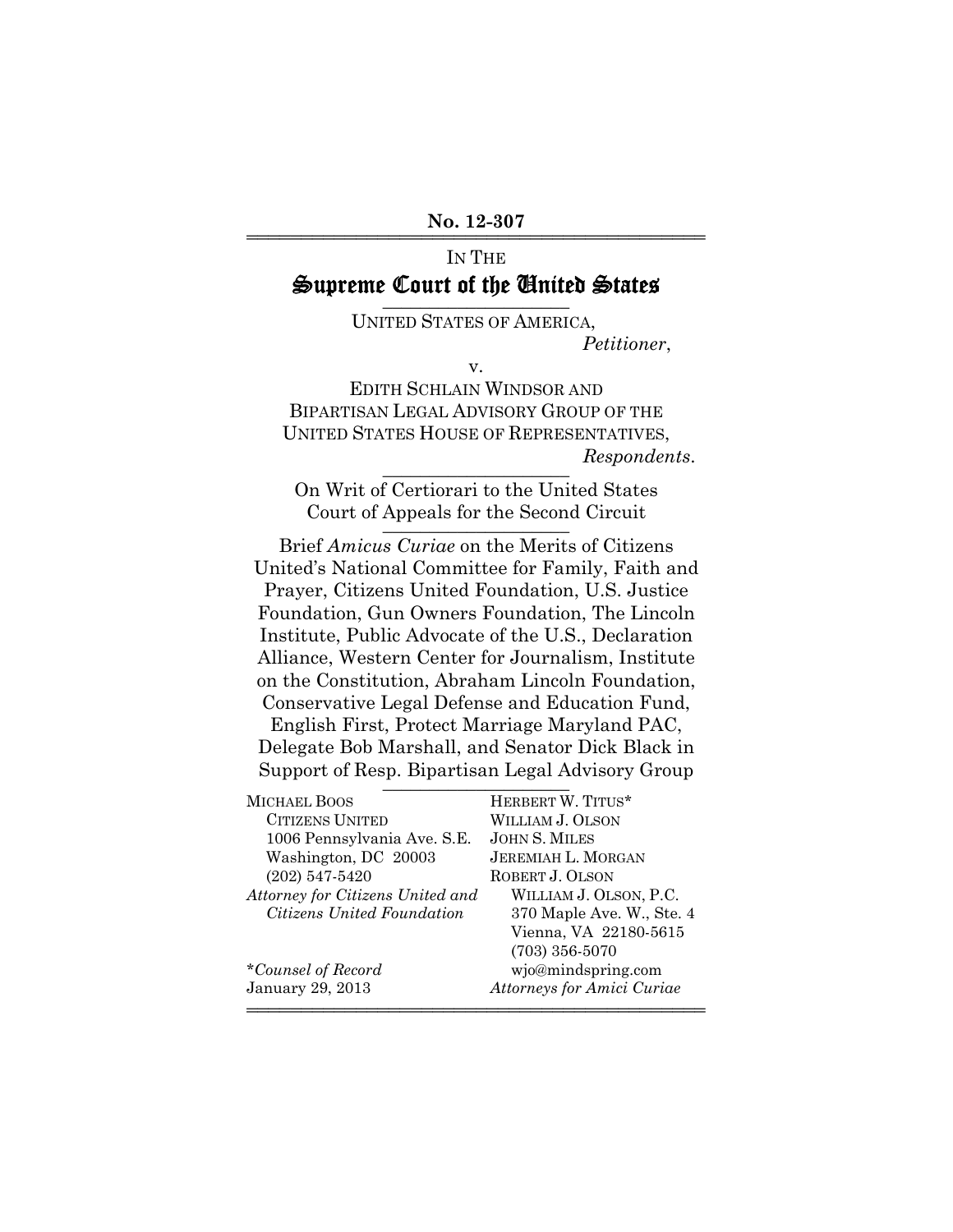## **TABLE OF CONTENTS**

Page

| INTEREST OF THE $AMICI$ $CURL$ $\ldots$ $\ldots$<br>1                                                                                                                                        |
|----------------------------------------------------------------------------------------------------------------------------------------------------------------------------------------------|
| SUMMARY OF ARGUMENT<br>$\overline{2}$                                                                                                                                                        |
| ARGUMENT                                                                                                                                                                                     |
| THE CONSTITUTIONALITY OF DOMA SECTION 3<br>$\mathbf{L}$<br>IS GOVERNED BY THE NECESSARY AND PROPER<br>AND SUPREMACY CLAUSES, NOT BY THE TENTH<br>5                                           |
| A. Both Courts Below Have Mistakenly Based<br>Their Decisions on the Ground that DOMA<br>Section 3 Is a Plenary Regulation of<br>Marriage<br>5                                               |
| B. DOMA Section 3 Is a Constitutional<br>Exercise of the Powers Vested in Congress<br>by the Necessary and Proper Clause of<br>Article I, Section 8, as Confirmed by Court<br>Precedent<br>8 |
| C. As Applied to the Federal Estate Tax,<br>DOMA Section 3 Meets the McCulloch<br>11                                                                                                         |
| II. DOMA SECTION 3 IS NOT PROHIBITED BY THE<br>FIFTH AMENDMENT<br>13                                                                                                                         |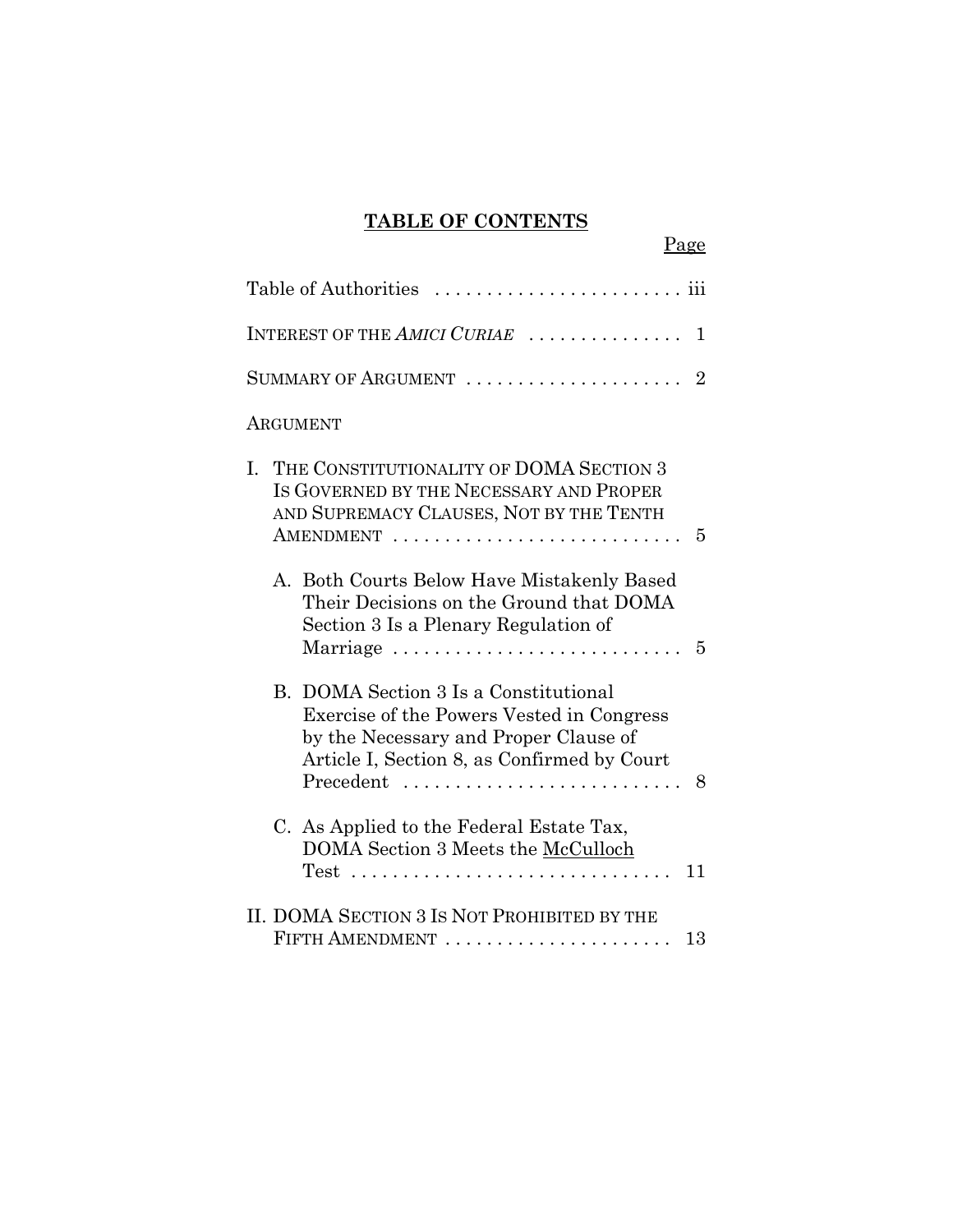| A. The Necessary and Proper Clause<br>Empowers Congress, Not the Courts, to<br>Determine the Degree of Necessity of the<br>Means Chosen to Carry Out Its<br>Enumerated Powers                 | 16 |
|-----------------------------------------------------------------------------------------------------------------------------------------------------------------------------------------------|----|
| B. The Constitutional Inquiries Engaged in by<br>Both Lower Courts Related to the Degree<br>of Necessity of DOMA Section 3, Not to<br>Any Principled Prohibition in the Due<br>Process Clause | 19 |
| C. The Due Process Guarantee Does Not<br>Justify Any Departure from the McCulloch<br>Rule of Deference to Congress's Choice of<br>the Efficacy of Means                                       | 22 |
| D. Homosexuals Are neither Politically<br>Powerless nor Singled Out by Law for<br>Discriminatory Treatment                                                                                    | 26 |
| E. Stripped of the Judicially Invented Equal<br>Protection Component, DOMA Section 3<br>Is Not Prohibited by the Due Process<br>Clause                                                        | 31 |
| $CONCLUSION \dots \dots \dots \dots \dots \dots \dots \dots \dots \dots \dots$                                                                                                                | 39 |

ii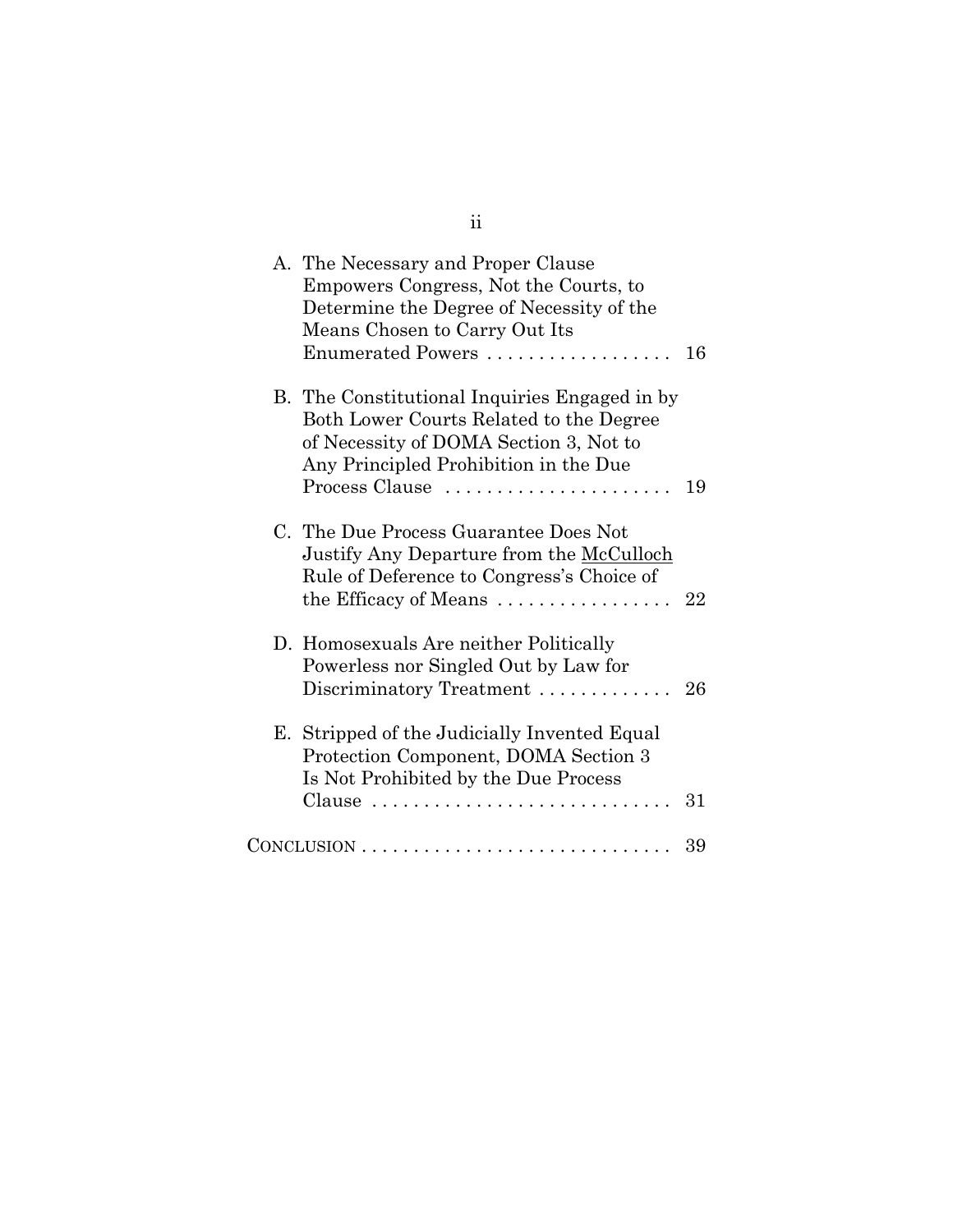#### **TABLE OF AUTHORITIES**

# HOLY BIBLE Genesis 1:26-28 . . . . . . . . . . . . . . . . . . . . . . . . . . . 31 Genesis 5:1-3 . . . . . . . . . . . . . . . . . . . . . . . . . . . . . 31 U.S. CONSTITUTION Article I, Section 8 . . . . . . . . . . . . . . . . . . . . . 2, 8, 10 Article VI . . . . . . . . . . . . . . . . . . . . . . . . . . . . . . . . 32 Amendment V . . . . . . . . . . . . . . . . . . . . . . . 3, *passim* Amendment X . . . . . . . . . . . . . . . . . . . . . . . . . . . . 10 Amendment XIII . . . . . . . . . . . . . . . . . . . . . . . . . . 36 Amendment XIV . . . . . . . . . . . . . . . . . 14, 33, 34, 35 Amendment XV . . . . . . . . . . . . . . . . . . . . . . . . . . . 36 STATUTES 26 U.S.C. section 2056(a) . . . . . . . . . . . . . . . . . . . 11 Defense of Marriage Act, Pub. L. 104-199 . 2, *passim* Don't Ask, Don't Tell Repeal Act of 2010, Pub. L. 111-321 . . . . . . . . . . . . . . . . . . . . . . . . . . . . . 3, 23 CASES Adarand Constructors, Inc. v. Pena, 515 U.S. 200 (1995) . . . . . . . . . . . . . . . . . . . . . . . 14, 33, 35 Baker v. Nelson, 409 U.S. 810 (1927) ........... 5 Bolling v. Sharpe, 347 U.S. 497 (1954) . . . . . . . 4, 35 Brown v. Board of Education, 347 U.S. 483 (1954) . . . . . . . . . . . . . . . . . . . . . . . . . . . . . . . . 35 Church of the Holy Trinity v. United States, 143 U.S. 457 (1892) . . . . . . . . . . . . . . . . . . . . . 31 Ferguson v. Skrupa, 372 U.S. 726 (1963) . . . . . . . 38 Griswold v. Connecticut, 381 U.S. 479 (1965) . . . 15

iii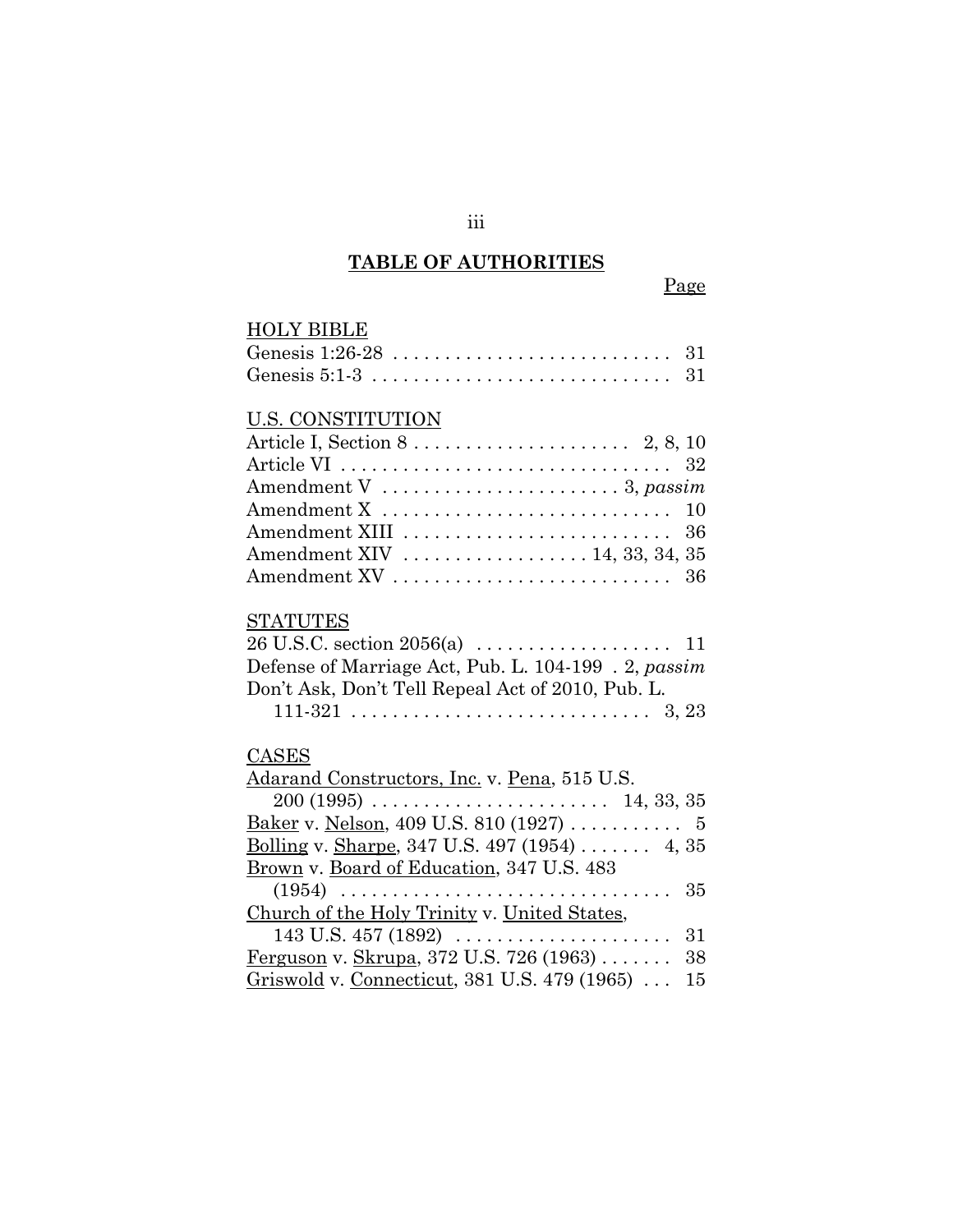| Holmes v. Jennison, 39 U.S. (14 Peters) 579                              |
|--------------------------------------------------------------------------|
| $(1840)$ .<br>33, 34<br>a dia ang pa<br>$\overline{1}$                   |
| Lincoln Federal Labor Union v. Northwestern                              |
| Iron & Metal Co., 335 U.S. 525 (1949) $\ldots$ .<br>38                   |
| Lochner v. New York, 198 U.S. 45 (1905)<br>37                            |
| Marbury v. Madison, 5 U.S. (1 Cranch) 137                                |
| (1803)<br>15, 32                                                         |
| McCray v. United States, 195 U.S. 27 (1904)<br>13                        |
| McCulloch v. Maryland, 17 U.S. (4 Wheat.)                                |
| $316(1819) \ldots$<br>. 2, passim                                        |
| Murray v. Hoboken Land & Improvement Co., 59                             |
| U.S. (18 How.) 272 (1856)<br>37<br>.                                     |
| National Federation of Independent Business v.                           |
| Sebelius, 567 U.S. _, 132 S.Ct. 2566 (2012).<br>13                       |
| New York Trust Co. v. Eisner, 256 U.S. 345                               |
| (1921)<br>12                                                             |
| Olsen v. Nebraska, 313 U.S. 236 (1941)<br>38                             |
| Reynolds v. United States, 98 U.S. $145(1879)$ .<br>29                   |
| Slaughter House Cases, 83 U.S. (16 Wall.) 36                             |
| $(1873)$<br>34, 37<br>$\mathbf{1}$ , and $\mathbf{1}$ , and $\mathbf{1}$ |
| South Carolina v. Barnwell Bros., 303 U.S. 177                           |
| (1938)<br>23                                                             |
| Steward Machine Co. v. Davis, 301 U.S. 548                               |
| (1937)<br>9                                                              |
| United States v. Carolene Products Co., 304 U.S.                         |
| $144(1938)$<br>23, 24, 37<br><b>College</b>                              |
| United States v. Doremus, 249 U.S. 86 (1919)<br>12                       |
| United States v. Kahriger, 343 U.S. 22 (1953).<br>13                     |
| West Coast Hotel Co. v. Parrish, 300 U.S. 379                            |
| 37<br>(1937)                                                             |
| Wright v. United States, 302 U.S. 583 (1938)<br>37                       |
|                                                                          |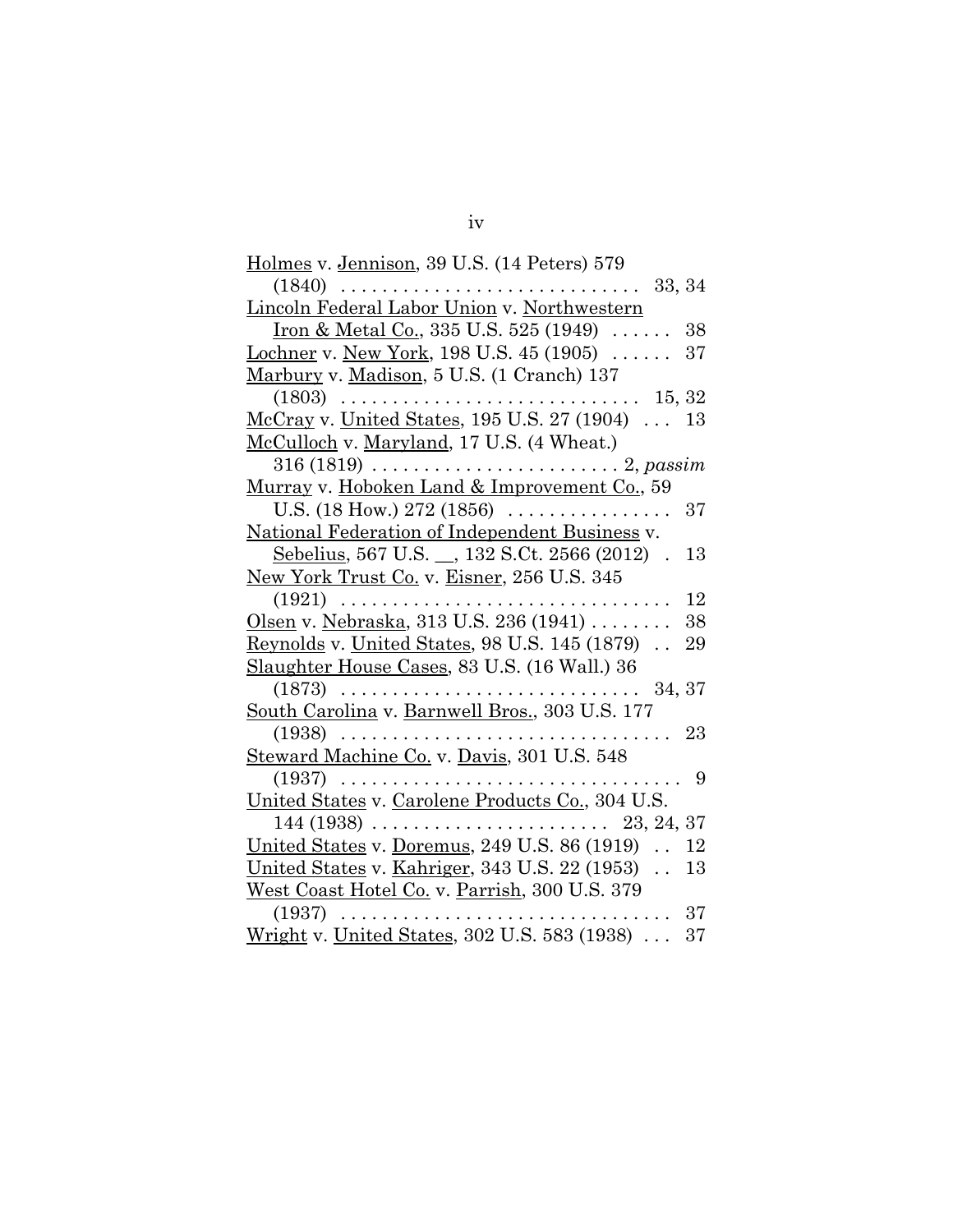**MISCELLANEOUS** 

| H. Clark, The Law of Domestic Relations in             |    |
|--------------------------------------------------------|----|
| the United States (West, 2d ed.: 1988) $\ldots$ 29, 30 |    |
| W. Clark, Handbook of Criminal Law § 125               |    |
| $(3d$ ed. West: 1915)                                  | 27 |
| G. Fields, "Privacy 'Rights' and the New Oregon        |    |
| Criminal Code," 51 Or. L. Rev. 494 (1972)  28          |    |
| L. Seidman, Constitutional Law: Equal Protection       |    |
| of the Laws (Foundation Press, New York:               |    |
|                                                        | 34 |
| Sources of Our Liberties $(R.$ Perry $& J.$            |    |
| Cooper, eds., Rev. Ed, ABA Found: $1978$               | 37 |
| G. Stone, L. Seidman, C. Sunstein, and M.              |    |
| Tushnet, Constitutional Law (2d ed., Little,           |    |
| Brown: $1991)$                                         | 36 |
| J. Story, "Discourse Pronounced upon the               |    |
| Inauguration of the Author, as Dane                    |    |
| Professor of Law in Harvard University,                |    |
|                                                        | 31 |
| B. Waltke, An Old Testament Theology                   |    |
|                                                        | 31 |

v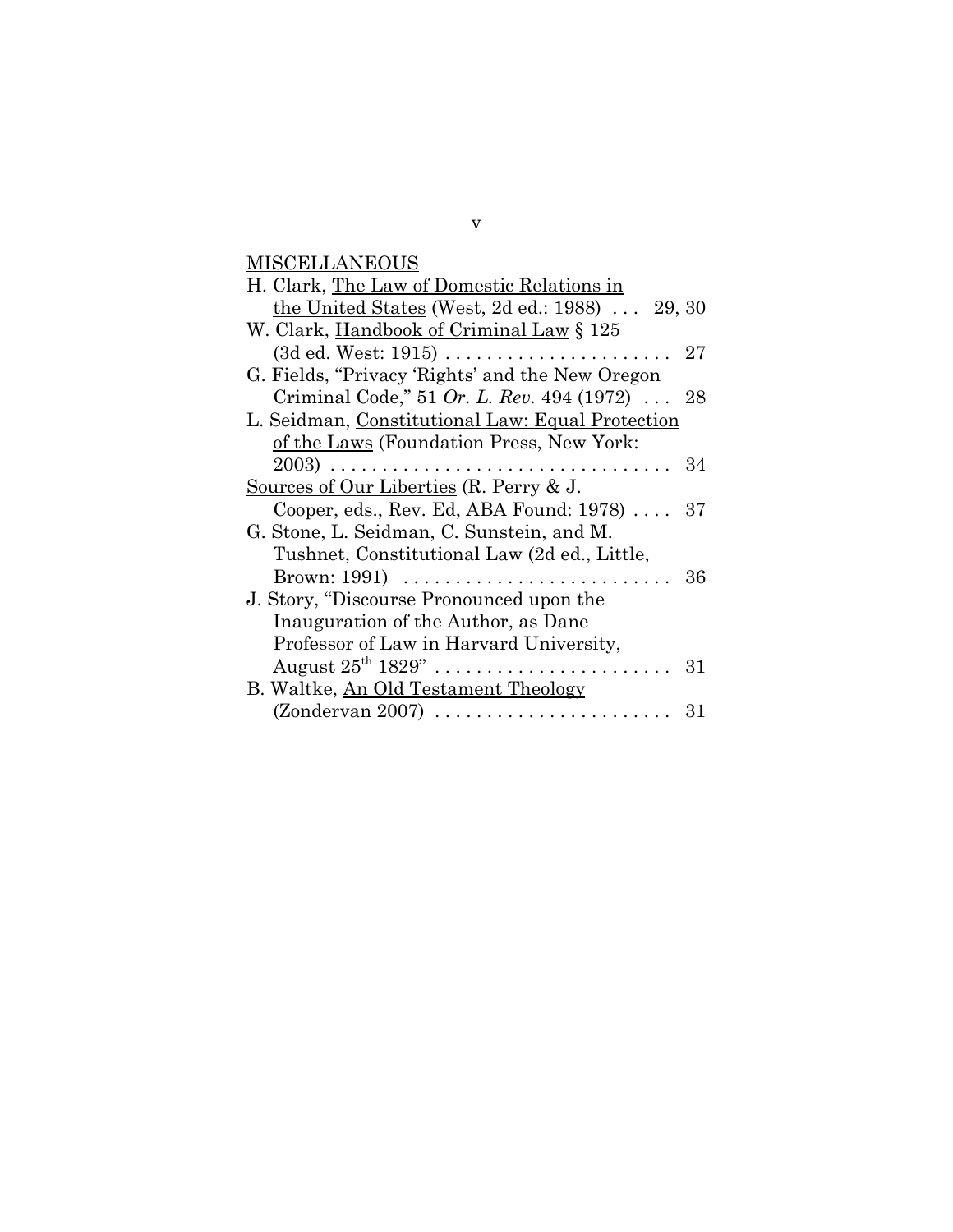#### **INTEREST OF THE** *AMICI CURIAE*<sup>1</sup>

Citizens United (including its National Committee for Family, Faith and Prayer ), Public Advocate of the United States, Abraham Lincoln Foundation for Public Policy Research, Inc., and English First are nonprofit social welfare organizations, exempt from federal income tax under section 501(c)(4) of the Internal Revenue Code ("IRC").

Citizens United Foundation, U.S. Justice Foundation, Gun Owners Foundation,<sup>2</sup> The Lincoln Institute for Research and Education, Declaration Alliance, Western Center for Journalism, and Conservative Legal Defense and Education Fund are nonprofit educational organizations, exempt from federal income tax under IRC section 501(c)(3).

The Institute on the Constitution is an educational organization. Project Marriage Maryland PAC is a political committee.

Delegate Bob Marshall is a senior member of the Virginia House of Delegates, and the author of the Virginia Marriage Constitutional Amendment.

<sup>1</sup> It is hereby certified that counsel for petitioner and for respondent Bipartisan Legal Advisory Group filed blanket consents with the Court, and that counsel for respondent Windsor has consented to the filing of this brief. No counsel for a party authored this brief in whole or in part, and no person other than these *amici curiae*, their members, or their counsel made a monetary contribution to its preparation or submission.

<sup>&</sup>lt;sup>2</sup> Gun Owners Foundation and English First join in Section II of this brief, opposing judicial usurpation of the legislative powers of Congress.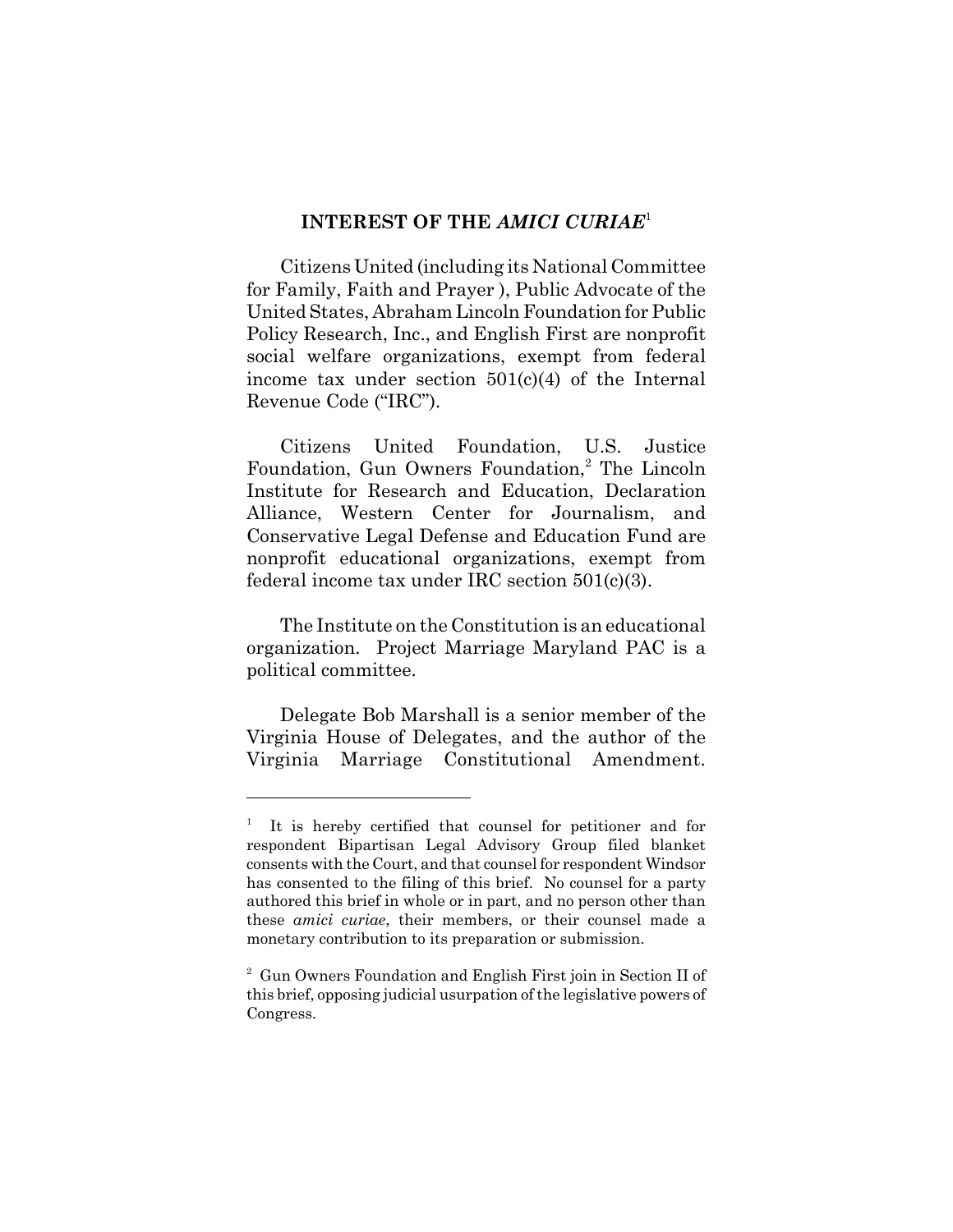Senator Dick Black is a member of the Virginia State Senate.

Most of these *amici* have filed *amicus* briefs in this and other courts, and each is interested in the proper interpretation of state and federal constitutions and statutes. Most of the *amici curiae* herein filed an *amicus* brief in support of the petition for certiorari in a similar case regarding the constitutionality of DOMA. *See* Brief *Amicus Curiae* of Capitol Hill Prayer Alert Foundation, *et al.*, in Bipartisan Legal Advisory Group v. Gill, No. 12-13 (Aug. 2, 2012).<sup>3</sup>

#### **SUMMARY OF ARGUMENT**

The courts below mistakenly assume that DOMA Section 3 invades the exclusive authority of the States to regulate family relations, including marriage. Instead, DOMA's definition of marriage is a "rule of construction" defining the meaning of "marriage" and "spouse" as those words are used in the United States Code. As a rule of construction, DOMA Section 3 is an exercise of the power vested in Congress under the "Necessary and Proper" Clause to prescribe the means by which federal statutes and programs are carried out.

As an exercise of its "Necessary and Proper" powers, DOMA Section 3 is governed by the rule set down in <u>McCulloch</u> v. Maryland — that the degree of necessity of a means chosen by Congress is a matter

<sup>3</sup> http://www.lawandfreedom.com/site/constitutional/DOMA\_ amicus.pdf.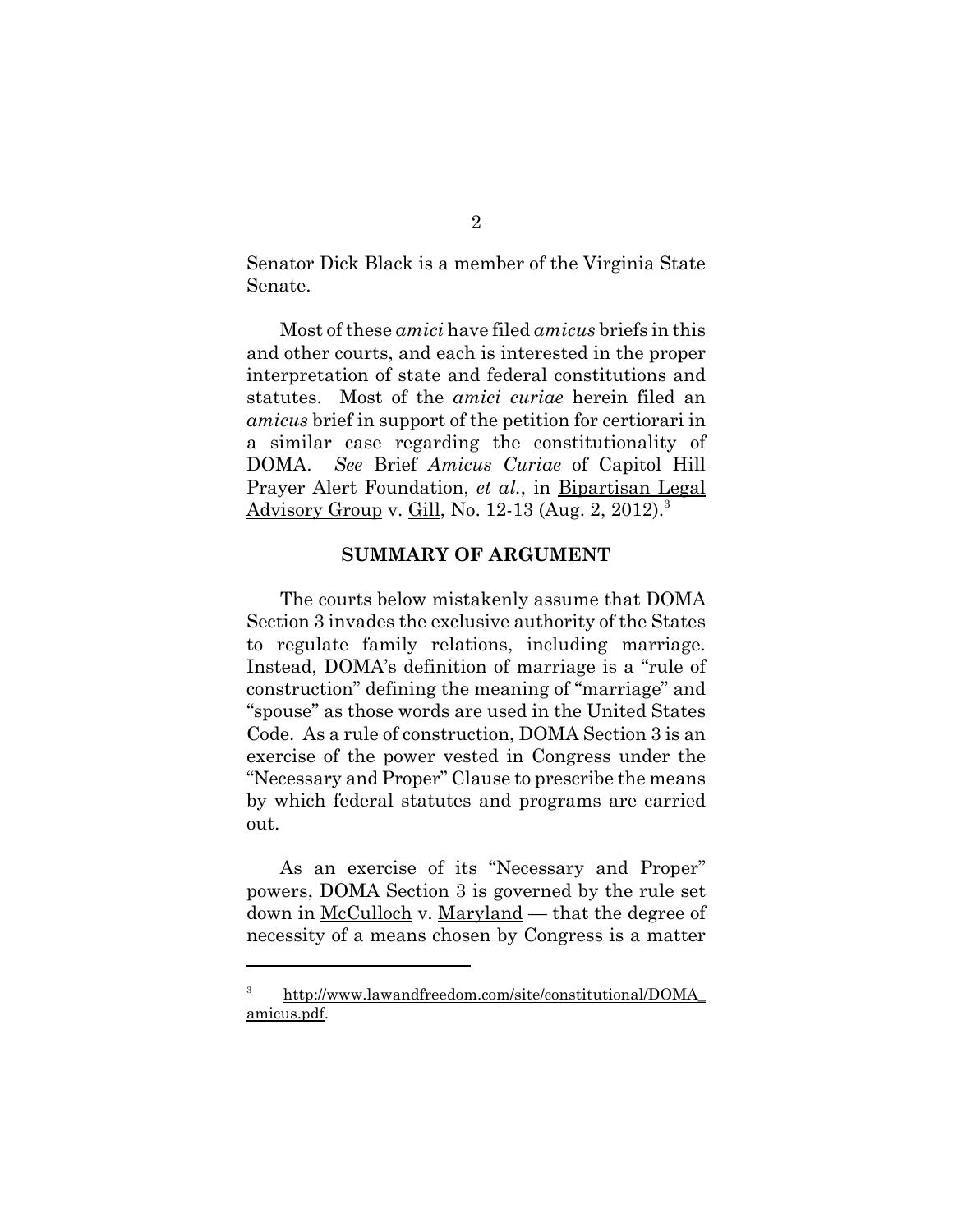within its legislative discretion, and therefore outside the authority of the judiciary. Instead of honoring this well-established boundary separating judicial from legislative power, the courts below misused the Fifth Amendment to impose their judicial will, by substituting their view as to whether DOMA's definitions of "marriage" and "spouse" were necessary enough to carry out the constitutionally legitimate purposes of enforcing the federal tax code, providing for federal programs, and administering Congress's exclusive power over naturalization.

Additionally, the court of appeals erroneously concluded that homosexuals as a class are "quasisuspect," on the theory that they have been discriminated against, and that they constitute a discrete and insular minority which is politically powerless to represent their interests in Congress, requiring special judicial protection. As evidenced by the President of the United States and his Department of Justice having taken their side in this litigation, as well as other signal events such as Congressional enactment of the Don't Ask, Don't Tell Repeal Act of 2010 (Pub. L. 111-321), the lobby for gay and lesbian rights is hardly politically powerless at the national level. Moreover, historically, homosexuals have not been singled out for discriminatory treatment in the ways that the court of appeals assumed below.

More significantly, the court of appeals has completely missed the fact that, as Circuit Court Judge Chester John Straub pointed out dissenting in part, unless Congress defines "marriage" and "spouse" for the "purposes of federal law," state law will. And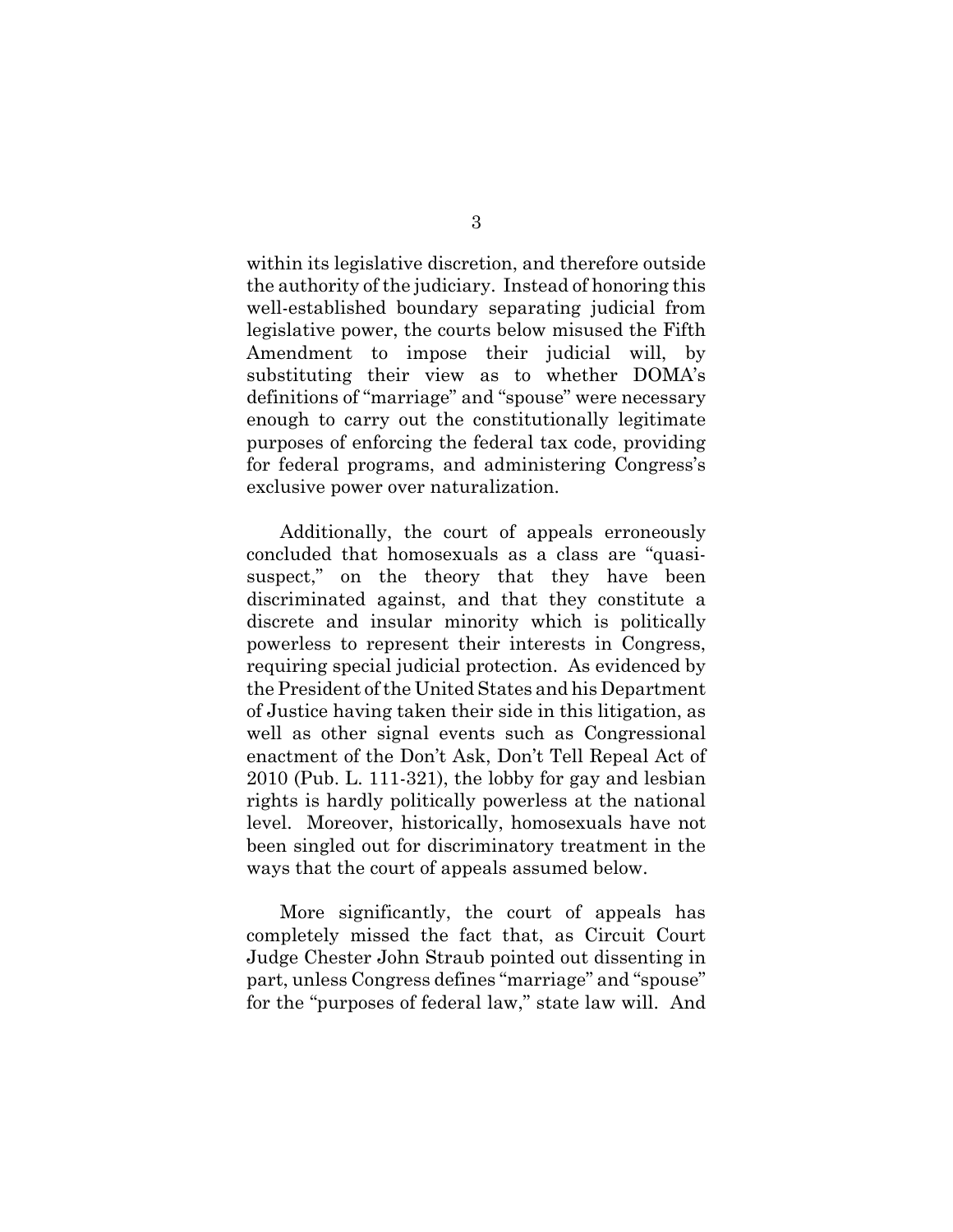as Chief Justice John Marshall pointed out in McCulloch with respect to the Maryland tax on the Bank of the United States, a burden would be imposed upon the people of the United States without their consent, the people of all of the States but one (Maryland) having been completely excluded from the political process that generated the tax. Likewise, if the Court of Appeals prevails in this case, then the government of New York would be empowered to establish for its own citizens which federal taxes they would pay and which federal benefits they would receive, regardless of the impact that New York's marriage policy would have on the people of the other 49 States.

Finally, the decisions of the courts below are grounded in a judicial fiction which should be recognized, admitted, and repudiated. By its own rules of construction of the Constitution, there is no legitimate basis for this Court to add an "equal protection component" to the Due Process Clause of the Fifth Amendment. Stripped of that mythical component, the due process guarantee imposes no equal protection limit upon Congress's authority to enact DOMA Section 3. It is past time for this Court to bring to an end the line of atextual cases begun with Bolling v. Sharpe in 1954, and to place itself back under the authority of the Constitution as it is written.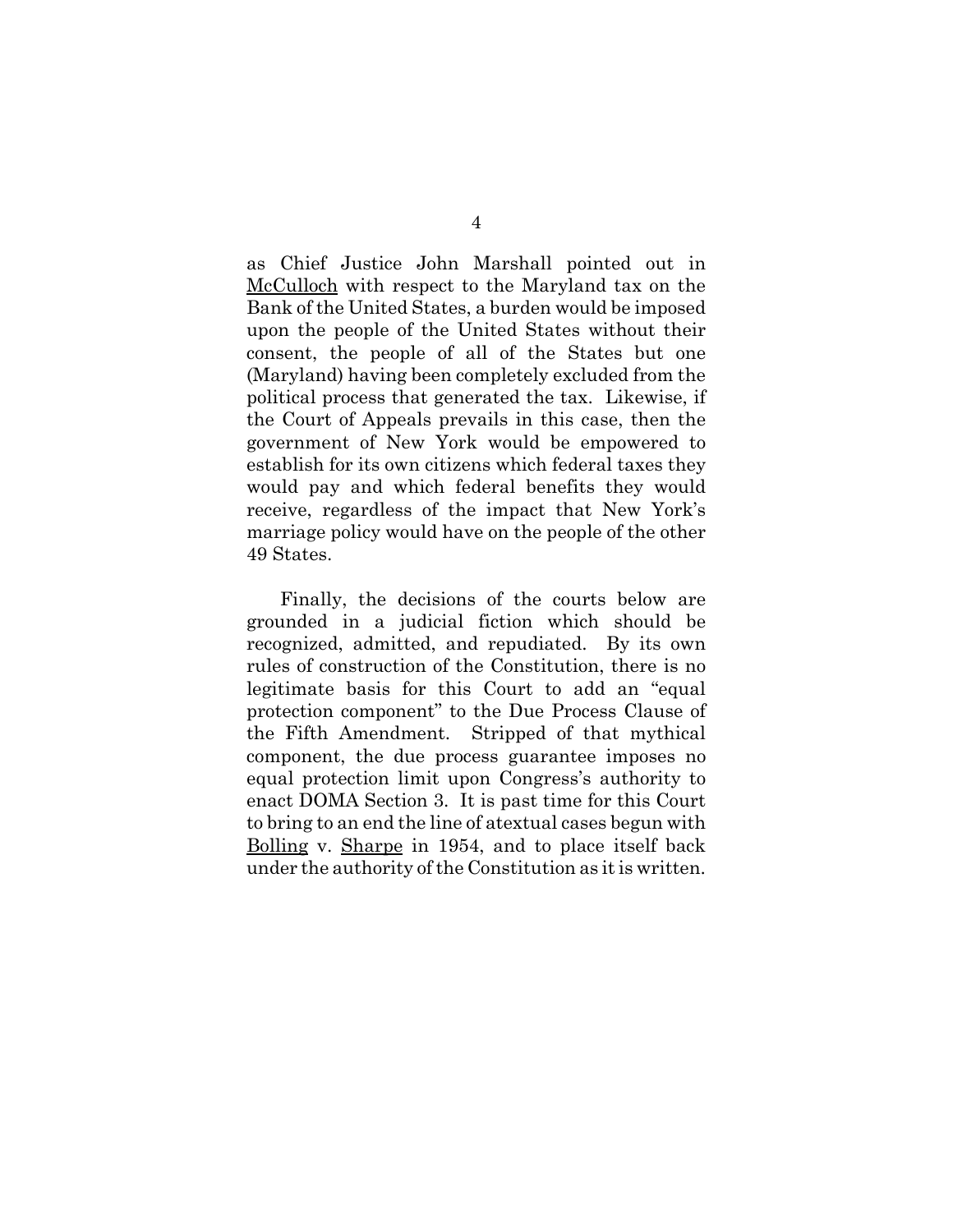#### **ARGUMENT**

- **I. THE CONSTITUTIONALITY OF DOMA SECTION 3 IS GOVERNED BY THE NECESSARY AND PROPER AND SUPREMACY CLAUSES, NOT BY THE TENTH AMENDMENT.**
	- **A. Both Courts Below Have Mistakenly Based Their Decisions on the Ground that DOMA Section 3 Is a Plenary Regulation of Marriage.**

The two courts below agreed that DOMA Section 3 is unconstitutional for what appear to be quite different reasons. In fact, however, both decisions are erroneously based upon the false assumption that DOMA Section 3 is an illegitimate exercise of the legislative power of Congress to regulate marriage for federal taxing and spending purposes.

In what appears to be a headlong pursuit<sup>4</sup> to develop support for its conclusion "that DOMA's

<sup>&</sup>lt;sup>4</sup> The district court below evaded the question whether the Supreme Court's holding in Baker v. Nelson, 409 U.S. 810 (1972) — which "summarily affirmed a challenge to a Minnesota state law that denied a marriage license to a same-sex couple" — "require[d] it to dismiss Windsor's case." Windsor I at 399. Then, after rehearsing the differing standards of review applied to "equal protection" challenges, the court refused to be bound by any existing review standard. Instead, "mindful" of what the district court euphemistically called "the Supreme Court's jurisprudential cues" (*id.* at 402), the court fashioned a standard to achieve its desired outcome. *See id.* at 400-06.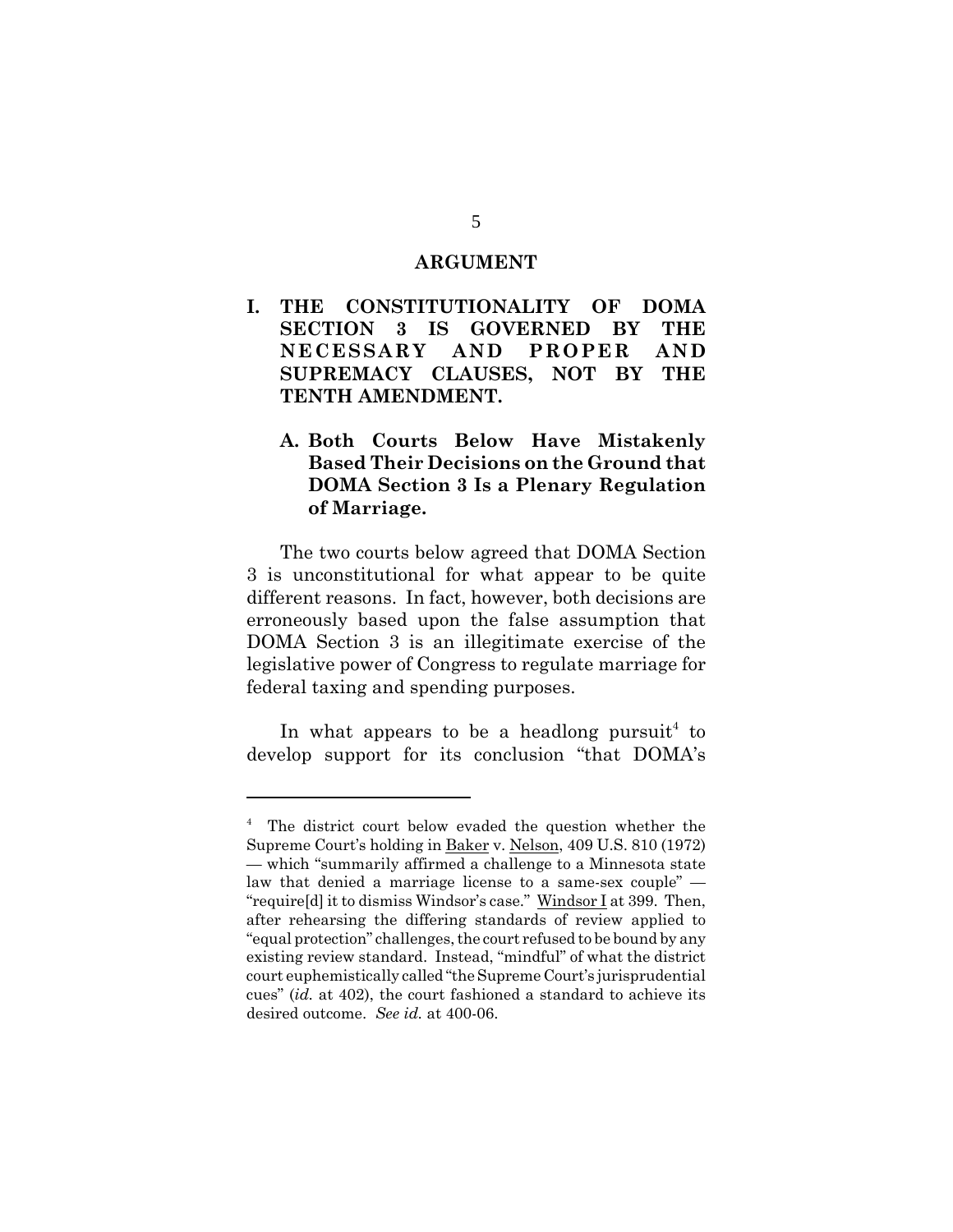section 3 does not pass constitutional muster," the district court below found that section to be unconstitutional because it "operates to reexamine the states' decisions concerning same-sex marriage...."

[DOMA Section 3] sanctions some of those [state] decisions and rejects others. But such a sweeping federal view in this arena does not square with our federalist system of government, which places matters at the "core" of the domestic relations law **exclusively** within the province of the **state**. [Windsor v. United States, 833 F. Supp. 2d 394, 402, 405 (S.D.N.Y. 2012) (hereinafter "Windsor I") (emphasis added).]

In short, the district court struck down DOMA Section 3 because enactment of that section exceeded Congress's enumerated powers and unconstitutionally "intrud[ed] upon the states' business of regulating domestic relations." *Id.* at 405. Thus, the district court concluded Congress had no legitimate interest in defining marriage for any purpose, failing even rational basis review. *See id.* at 405-06.

Although the court of appeals below commended the district court for its "thorough opinion," it could not embrace the district court's remarkable view that DOMA Section 3 had "no rational basis to support it." Windsor v. United States, 699 F.3d 169, 176 (2d Cir. 2012) (hereinafter "Windsor  $II$ "). Instead, the court of appeals "conclud[ed] that review of Section 3 of DOMA requires heightened [judicial] scrutiny" (*id.* at 181) that DOMA's definition of marriage "must be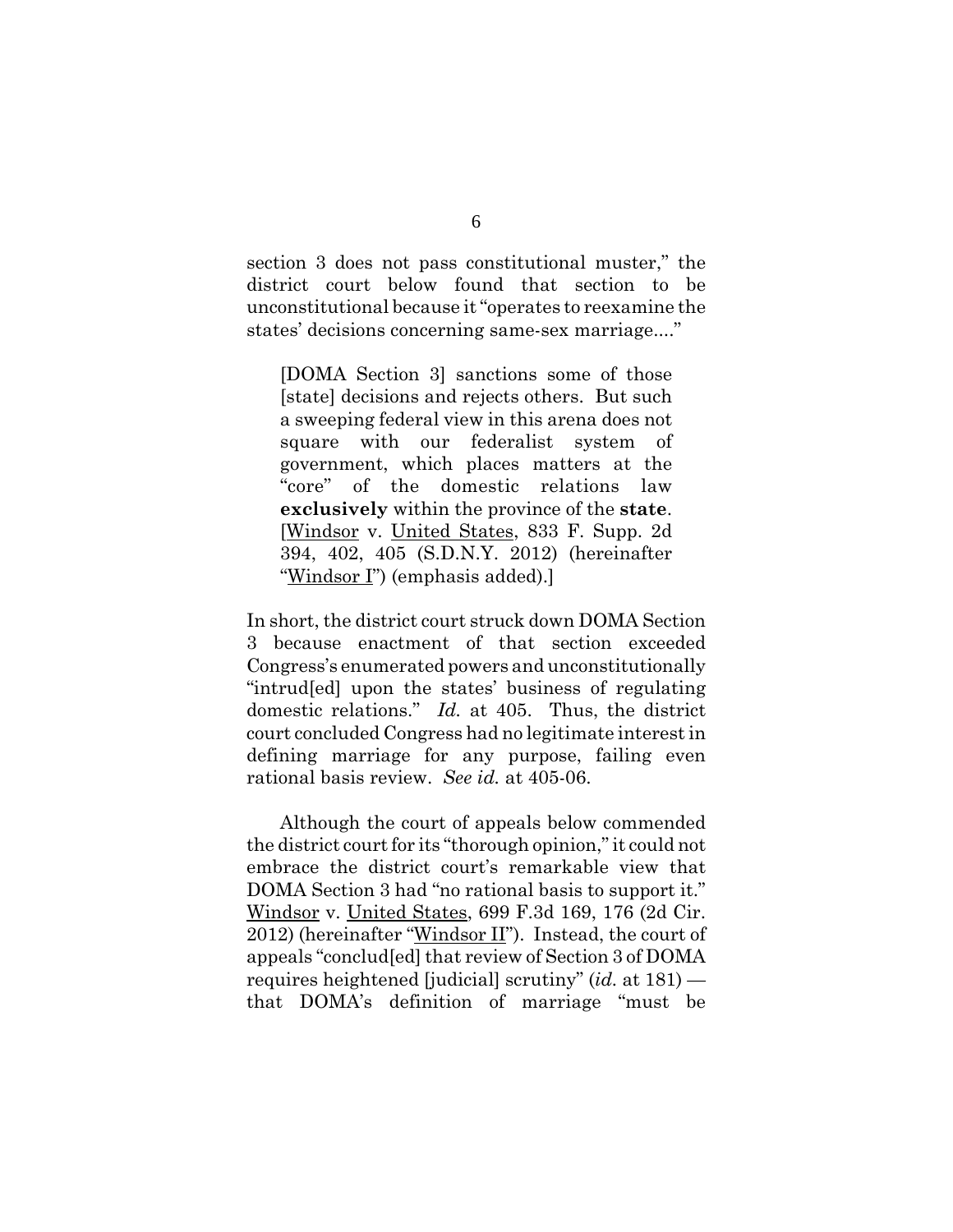'substantially related to an important government interest.'" *Id.* at 185. The court of appeals purported to rest its decision to apply a heightened standard of review on the ground that homosexuals were a "quasisuspect" class. *Id.* In fact, however, prior to articulating that justification, the court of appeals had already unilaterally determined that the higher standard of review was dictated by considerations of federalism. "[W]hen it comes to marriage, legitimate regulatory interests of a state differ from those of the federal government," the court intoned, because "[r]egulation of marriage is 'an area that has long been regarded as a virtually exclusive province of the States'" (*id* at 179):

Therefore, our **heightened scrutiny** analysis of DOMA's marital classification under federal law is **distinct from** the analysis necessary to determine whether the marital classification of a **state** would survive such scrutiny. [*Id*. (emphasis added).]

Not surprisingly, then, when the court of appeals began its analysis to determine whether DOMA Section 3 "with[stood] intermediate scrutiny," it led with the argument that Section 3 was not "substantially related to an important [federal] government interest," because "'the states, at the time of the adoption of the Constitution, possessed *full power* over the subject of marriage and divorce, the Constitution [having] delegated *no authority* to the Government of the United States on the subject of marriage and divorce.'" *Id.* at 186.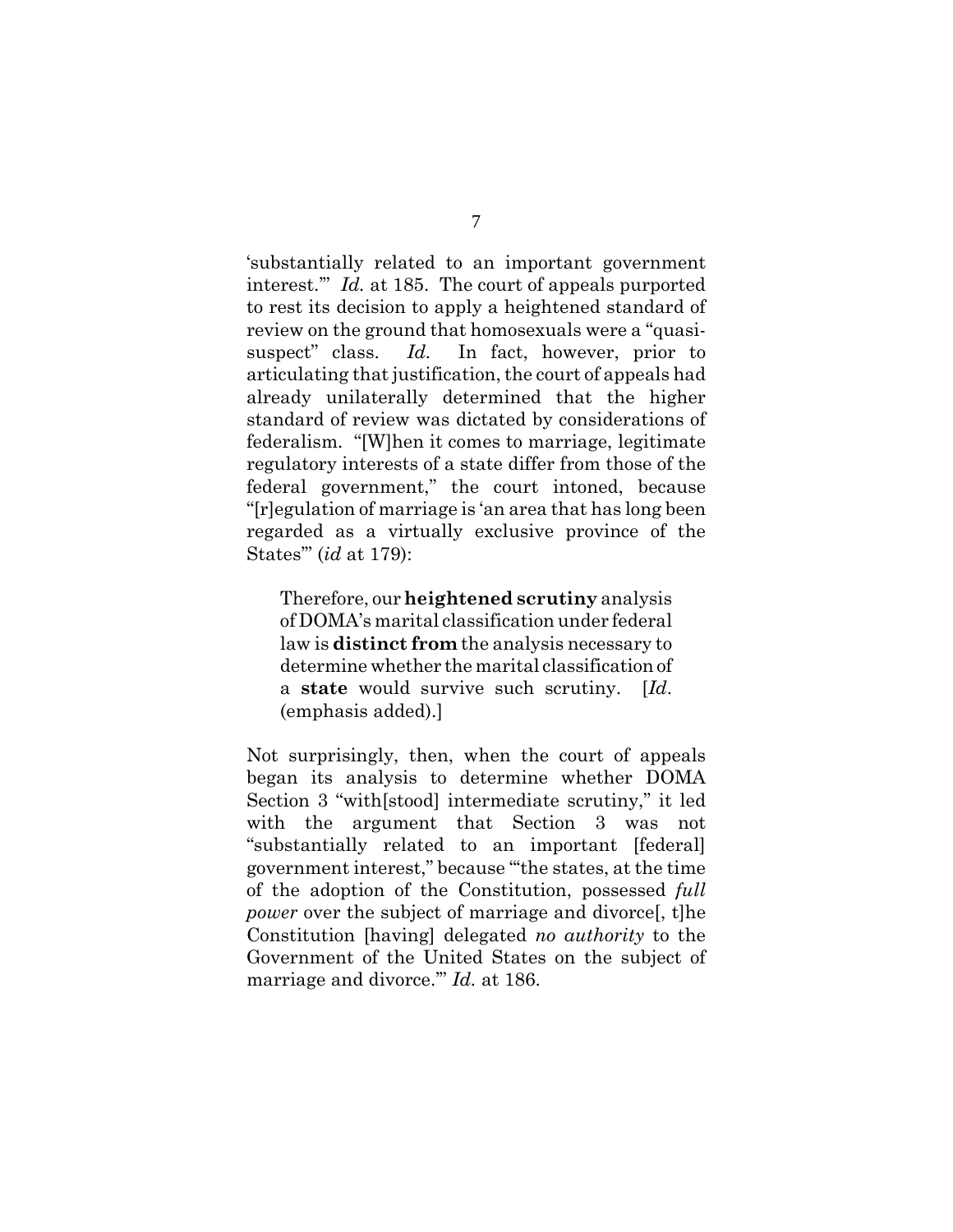The district court's and the court of appeals' federalism rationale is mistaken. DOMA Section 3 is not an unconstitutional federal regulation of marriage binding upon the people of the several States. Rather, Section 3 is a constitutional exercise of the power of Congress to enact "necessary and proper" laws as a means for carrying on its enumerated powers vested by the Constitution including, but not limited to, "the power to lay and collect taxes ... to provide for the general welfare of the United States."

**B. DOMA Section 3 Is a Constitutional Exercise of the Powers Vested in Congress by the Necessary and Proper Clause of Article I, Section 8, as Confirmed by Court Precedent.**

DOMA Section 3 reads as follows:

In determining the meaning of any Act of Congress, or of any ruling, regulation, or interpretation of the various administrative bureaus and agencies of the United States, the word "marriage" means only a legal union between one man and one woman as husband and wife, and the word "spouse" refers only to a person of the opposite sex who is a husband or wife. [Pub. L. 104-199 (1996).]

As an amendment to Chapter 1 of Title 1, United States Code, Section 3 is, as it purports to be, a "rule of construction" defining the words "marriage" and "spouse" as those words appear in statutes in the United States Code. *See* 1 U.S.C. Chapter 1 – Rules of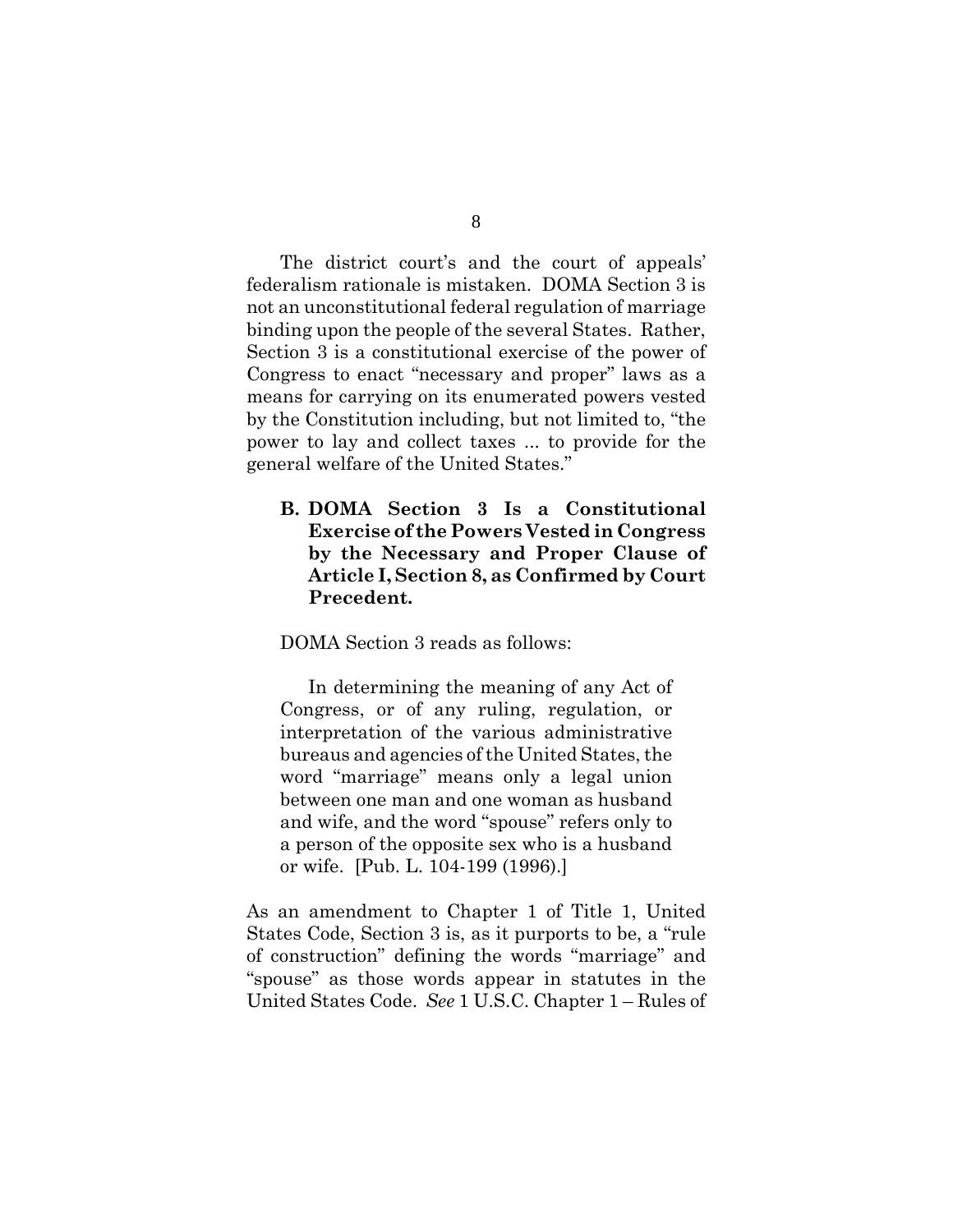Construction. It is **not**, as the courts below assumed it to be, a regulation of domestic relations — a subject that rightfully belongs to the States. As dissenting Circuit Judge Chester John Straub observed:

The subject of domestic relations, including marriage, has been the province of the states..... But DOMA does not change this, and does nothing to strip the status that states confer on couples they marry. [Windsor II, 699 F.3d at 202 (Straub, J., concurring and dissenting).]

Rather, as Judge Straub continued, DOMA Section 3 "limits the *federal* benefits, rights, privileges, and responsibilities of marriage to a subset of those deemed married under state law." *Id.* (italics original).

To be sure, DOMA Section 3 changes the previous federal policy that federal benefits, rights, privileges, and responsibilities were governed solely by "those deemed married under state law." *See id.* But there is nothing in the Constitution obligating Congress to defer to state domestic relations law in the exercise of its taxing power to provide for the general welfare, even though it impacts on regulations of matters that are the exclusive province of the States. After all, it is for Congress to determine whether a federal expenditure "provides for the general welfare," not the States. *See* Steward Machine Co. v. Davis, 301 U.S. 548 (1937). Further, unlike a federal statute enacted by Congress pursuant to the powers vested in it by the Constitution, statutes enacted by state legislators pursuant to powers not delegated to the United States,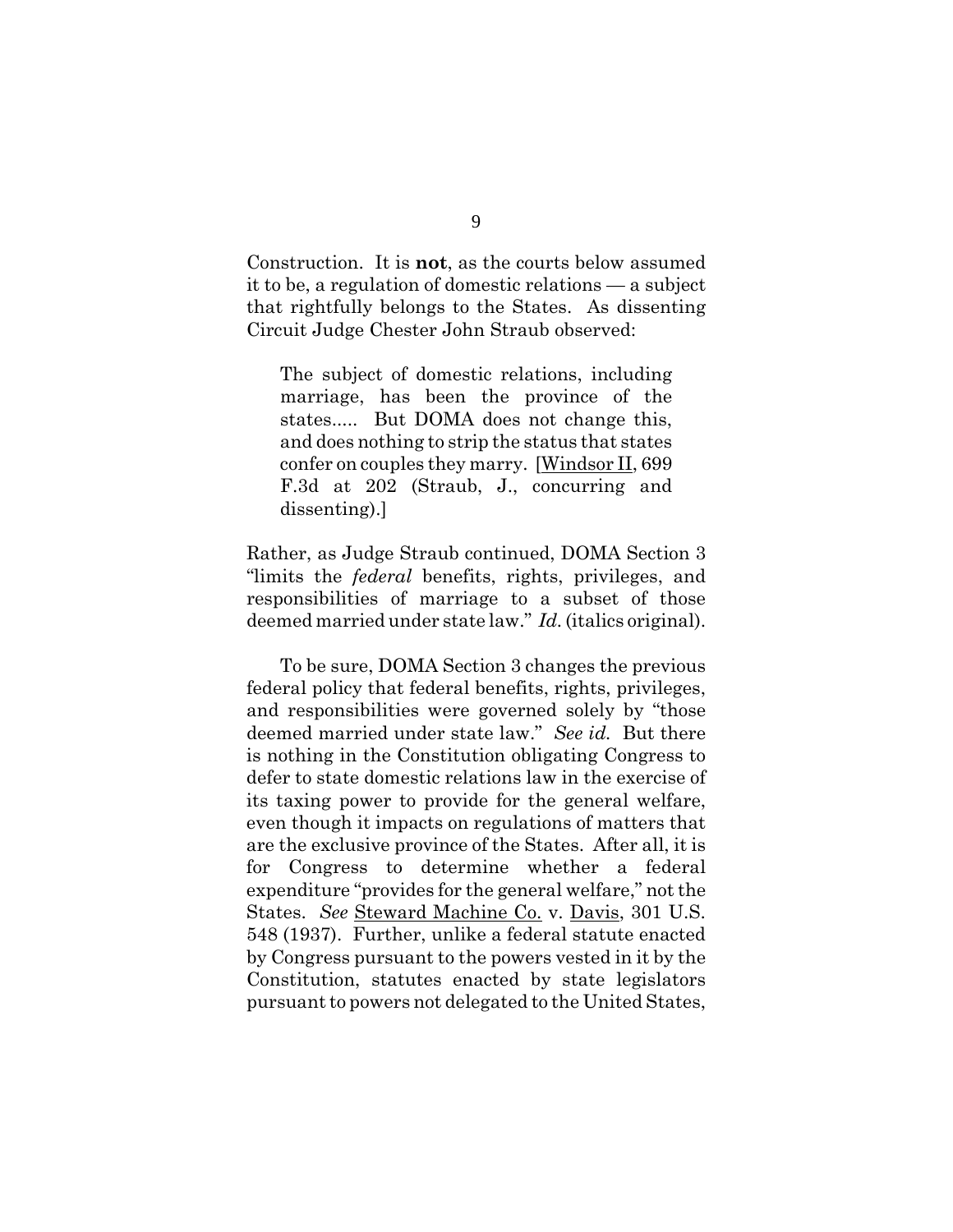as provided by the Tenth Amendment, do not qualify as "the Supreme Law of the Land." And rightfully so. The legislature of any one State is not empowered by the Tenth Amendment to enact laws having the extraterritorial effect of binding the people of the United States. "Otherwise," as Judge Straub pointed out, "'marriage' and 'spouse' for the purposes of federal law would depend on the outcome of th[e] [same sex marriage] debate in each state, with the meanings of those terms under federal law changing with any change in a given state." Windsor II, 699 F.3d at 204 (Straub, J., concurring and dissenting).

DOMA Section 3, then, was designed to "limit the national impact of state-level policy development" (*id.*) over the definition of marriage, not to resolve that policy debate by imposing a national definition of marriage upon the domestic relations codes of the several States. Instead, DOMA Section 3 is a rule of construction governing **only** the meaning of "marriage" and "spouse" in **federal statutes**, pursuant to the power vested in Congress "to make all Laws which shall be necessary and proper for carrying into Execution the ... Powers vested by this Constitution in the Government of the United States," as a means "to maintain consistency and uniformity in distributing federal benefits and administering federal programs." Windsor II, 699 F.3d at 204-05 (Straub, J., concurring and dissenting). As Judge Straub so ably demonstrated, the definitions of "marriage" and "spouse" are instrumental to the federal government's administration of a wide variety of federal statutes enacted pursuant to the powers vested in Congress by Article I, Section 8, including the levying of taxes,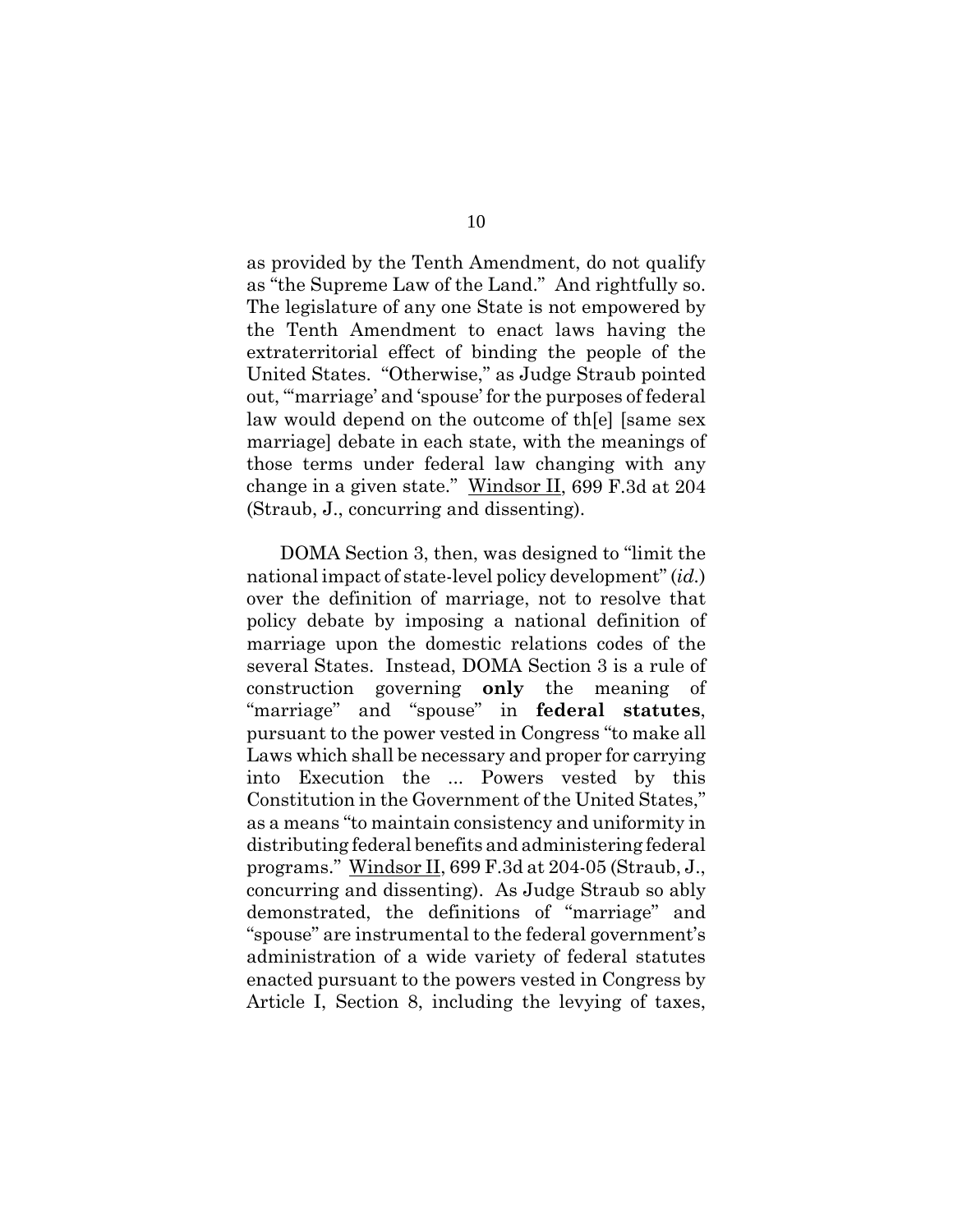providing for the general welfare, and even establishing rules governing naturalization. *See id.* at 202-03.

It has been well established for nearly 200 years that the constitutionality of such statutes is governed by the standard laid down in McCulloch v. Maryland, 17 U.S. (4 Wheat.) 316, 421 (1819): "Let the end be legitimate, let it be within the scope of the constitution, and all means which are appropriate, which are plainly adapted to that end, which are not prohibited, but consist with the letter and spirit of the constitution, are constitutional." By erroneously positing that the purpose of DOMA Section 3 was to establish a national marriage policy as an end in itself, the courts below poisoned the constitutional well, placing upon DOMA's defenders a burden that they could not discharge no matter what level of scrutiny was applied. Had the courts below followed the McCulloch rule, they would have been required to defer to Congress's choice of means — so long as that means is clearly designed to meet a constitutional end and, so long as the means adopted is not clearly prohibited by the Constitution.

### **C. As Applied to the Federal Estate Tax, DOMA Section 3 Meets the McCulloch Test.**

The threshold legal issue in this case, then, is whether DOMA's rule of construction of the meaning of "spouse" as it appears in 26 U.S.C. section 2056(a) is within the powers of Congress to tax or to make any law that is a necessary and proper means to exercise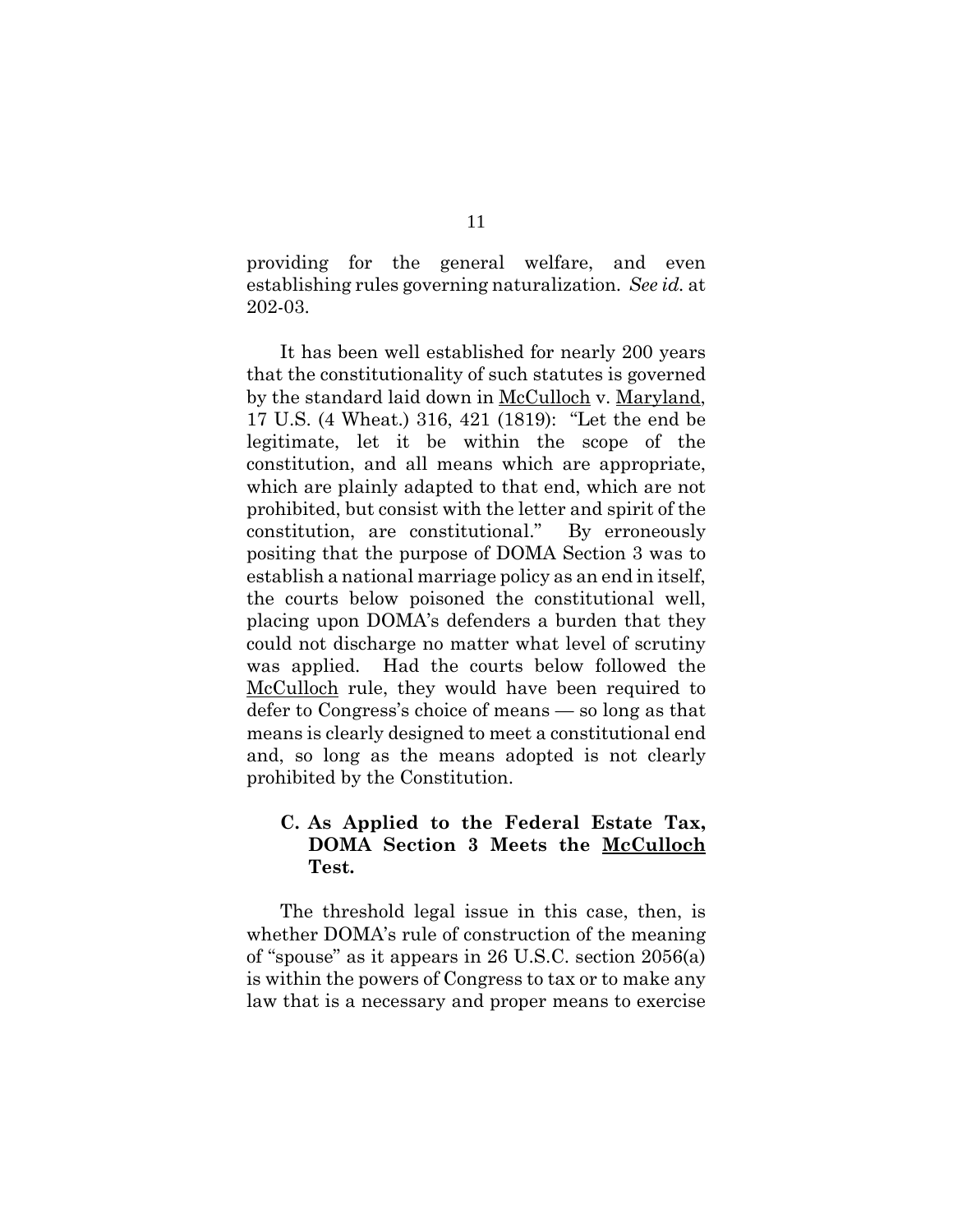its taxing power. It has long been settled that Congress has the power to levy an estate tax. *See* New York Trust Co. v. Eisner, 256 U.S. 345 (1921). In Eisner, the executor of the estate contended that the levying of the estate tax was unconstitutional, in part, on the ground of "interference with the rights of the States to regulate descent and distribution" (*id.* at 348) and of "inequalities in the amounts that beneficiaries might receive in case of estates of different values." *Id.* at 349. Both contentions were rejected by this Court.

Limiting the marital deduction to only those surviving "spouses," as defined by DOMA Section 3, is no greater an interference with the powers of the States to regulate descent and distribution of estates than is generally the case in the calculation of the taxable estate for federal purposes. And denial of the marital deduction to a person who is not a spouse within DOMA's Section 3 definition does not single out partners of same-sex marriages for unique treatment. Various categories of relatives of the testator (*e.g.*, brothers, sisters, mothers, fathers) are not entitled to the marital deduction. According to the reasoning in Eisner, then, DOMA Section 3 meets the threshold standard of constitutionality.

Additionally, this Court has consistently ruled that Congress's power to tax is not limited to the purpose of raising revenue. Thus, this Court found that it is permissible for Congress to adopt a taxing policy for the purpose of deterring certain activities by the levying of a tax on them, as well as for the purpose of collecting revenue. *See, e.g.,* United States v. Doremus, 249 U.S. 86 (1919). Therefore, according to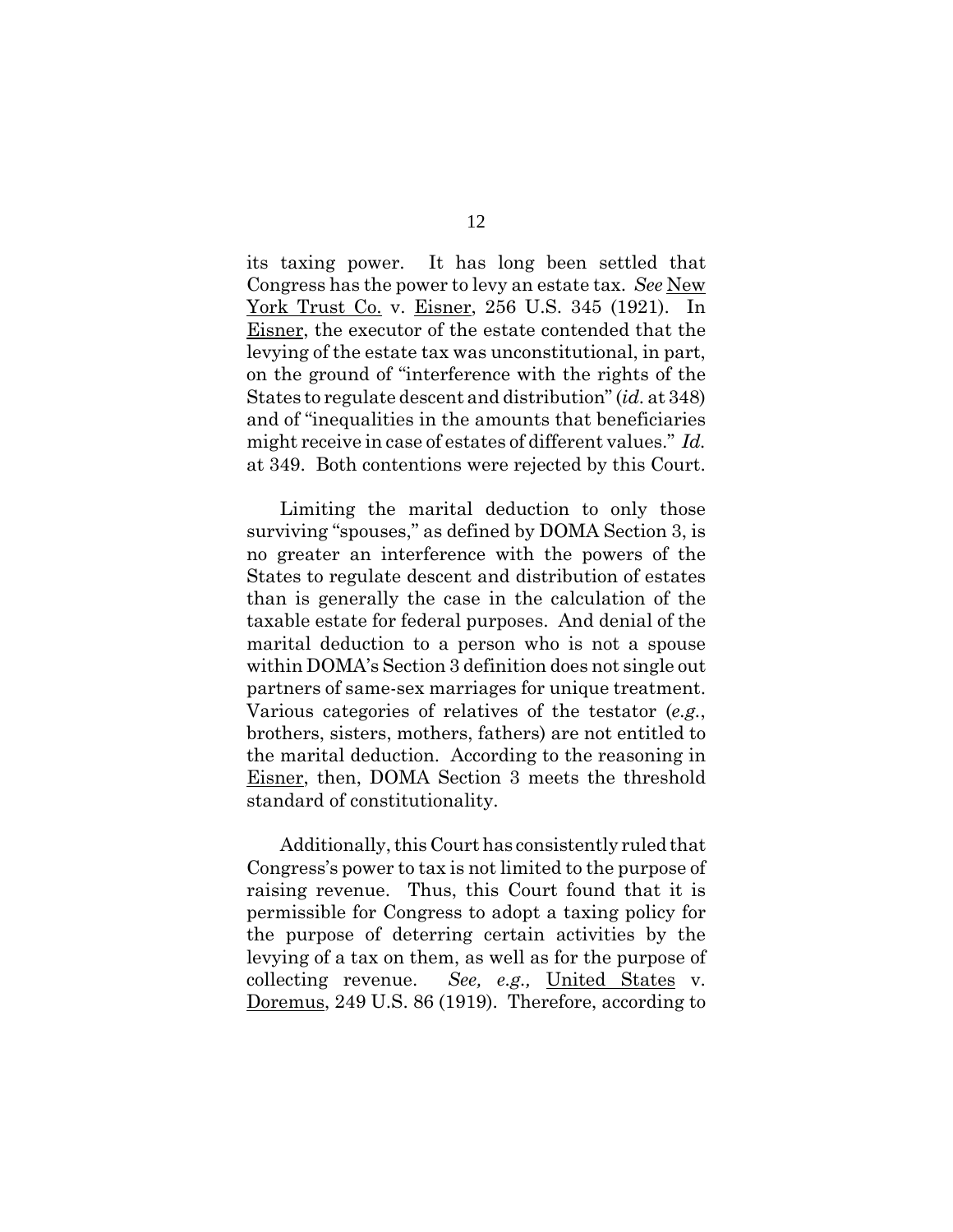precedent, it is a constitutionally permissible exercise of Congress to adopt a tax policy for the purpose of nurturing traditional marriage as the ideal family structure for raising children, just as this Court has recently observed, that it is perfectly permissible for Congress to impose a tax "to encourage people to quit smoking" or "to shape decisions about whether to buy health insurance." *See* National Federation of Independent Business v. Sebelius, 567 U.S. \_\_, 132 S.Ct. 2566 (2012). Indeed, as Justice Robert Jackson observed, "[o]ne cannot formulate a revenue-raising plan that would not have economic and social consequences." United States v. Kahriger, 345 U.S. 22, 35 (1953) (Jackson, J., concurring). It is not for the courts to second-guess whether Congress should promote a traditional family policy in the exercise of its taxing powers. *See* McCray v. United States, 195 U.S. 27 (1904). The only question that remains, therefore, is whether promoting a Congressional policy is "prohibited" by another provision of the Constitution.

#### **II. DOMA SECTION 3 IS NOT PROHIBITED BY THE FIFTH AMENDMENT.**

Both courts below ruled that DOMA Section 3 was prohibited by the so-called "equal protection component" of the Fifth Amendment. Declining to decide the question whether homosexuals were a quasi-suspect class,<sup>5</sup> the district court ruled that the application of DOMA Section 3 to deny Windsor the

<sup>&</sup>lt;sup>5</sup> Windsor I, 833 F. Supp. 2d at 401-02.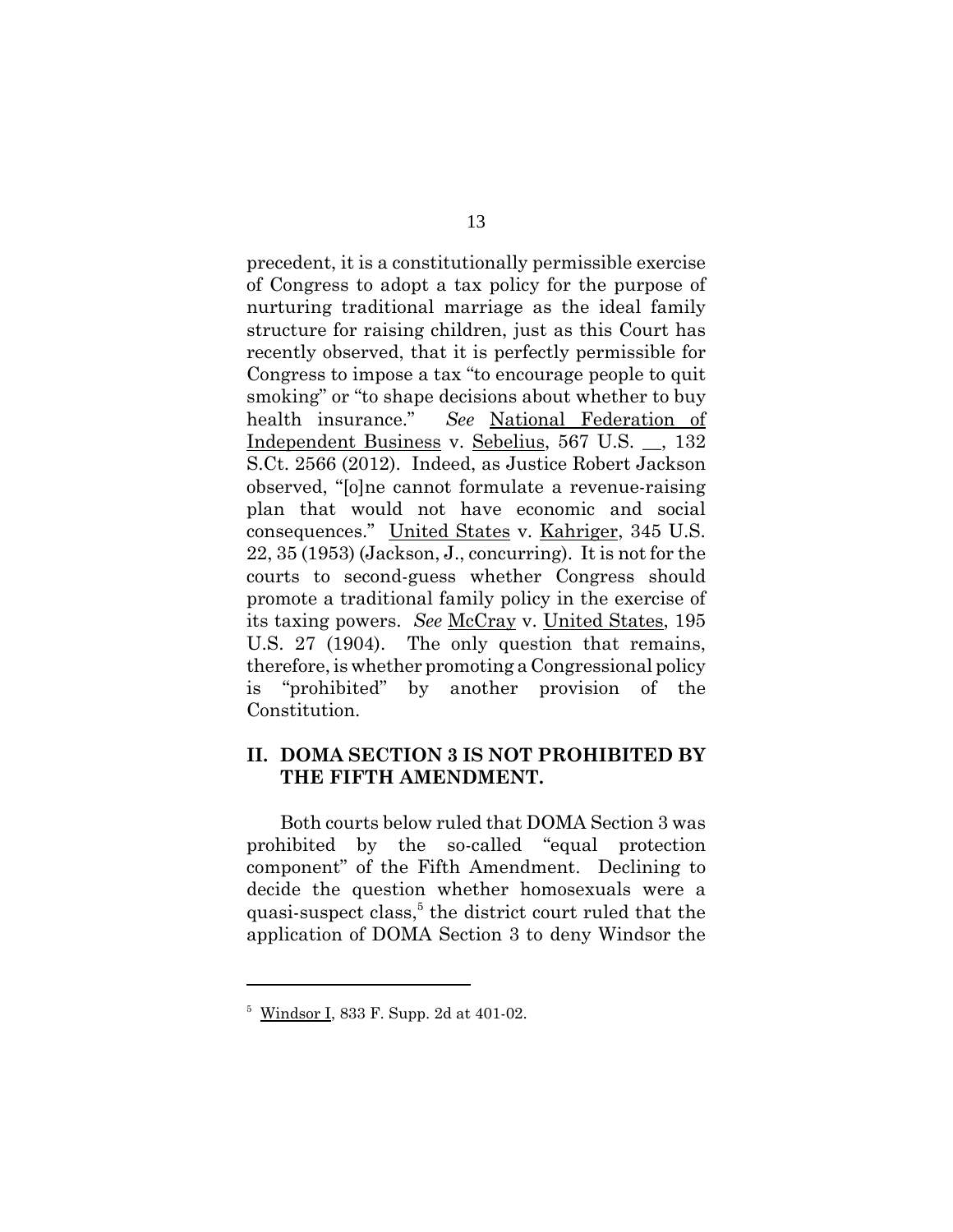benefit of the surviving spouse exemption in the computation of her share of her partner's estate had no legitimate or rational basis. *Id.*, 833 F. Supp. 2d at 402-06. After finding that homosexuals are a "quasisuspect class,<sup>76</sup> the court of appeals decided that DOMA Section 3 was not "'substantially related to an important government interest.'" *Id.*, Windsor II, 699 F.3d at 186-88. Both judicial rulings are inconsistent with this Court's established McCulloch test and, therefore, constitute a constitutionally illegitimate usurpation of Congress's legislative power.

Additionally both rulings are based on a judicial fiction, completely without textual support in the Constitution. On its face, there is no language in the Fifth Amendment's Due Process Clause that suggests or even hints that it contains an "equal protection component." The Fourteenth Amendment, which contains a Due Process Clause identical to the one in the Fifth Amendment, also contains an Equal Protection Clause. If the Fifth Amendment due process guarantee and the Fourteenth Amendment Equal Protection Clause contain identical "indistinguishable ... equal protection obligations," as this Court has ruled,<sup>7</sup> then the Equal Protection Clause is mere surplusage, unnecessary because the Fourteenth Amendment has its own Due Process Clause. Such disregard of the constitutional text undermines the legitimacy of judicial review, which is

<sup>6</sup> Windsor II, 699 F.3d at 181-85.

<sup>7</sup> *See* Adarand Constructors, Inc. v. Pena, 515 U.S. 200, 217 (1995).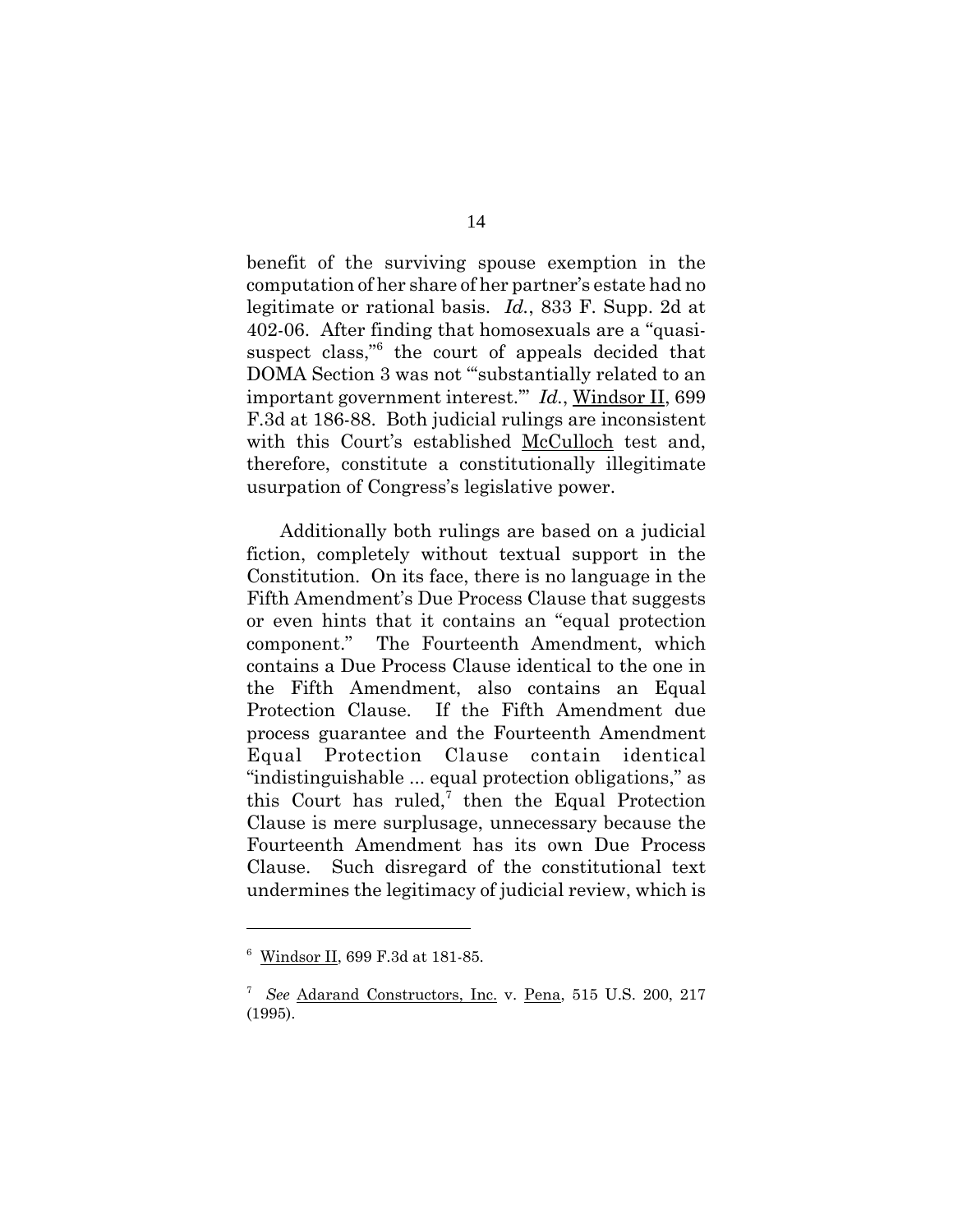premised upon the proposition that the courts, too, are governed by the written text, not the other way around. *See* Marbury v. Madison, 5 U.S. (1 Cranch) 137, 180 (1803) ("Why does a judge swear to discharge his duties agreeably to the constitution of the United States, if that constitution forms no rule for his government.").

Clothed and emboldened by this Court's procrustean precedents that substitute judicially devised tests for the plain language of the Due Process Clause, both courts below have, as Circuit Court Judge Staub observed,<sup>8</sup> "expand[ed] a constitutionally guaranteed right [by] substitut[ing] for the crucial ... words of [the due process] guarantee []other ... words, more ... flexible and ... less restricted in meaning."9 By failing to honor the constitutional text, both courts issued opinions masquerading as the exercise of judicial power, whereas in reality they were exercising legislative power vested by the Constitution in Congress alone.

<sup>8</sup> Windsor II, 699 F.3d at 207 (Staub, J., concurring and dissenting).

<sup>9</sup> *See* Griswold v. Connecticut, 381 U.S. 479, 509 (1965) (Black, J., dissenting).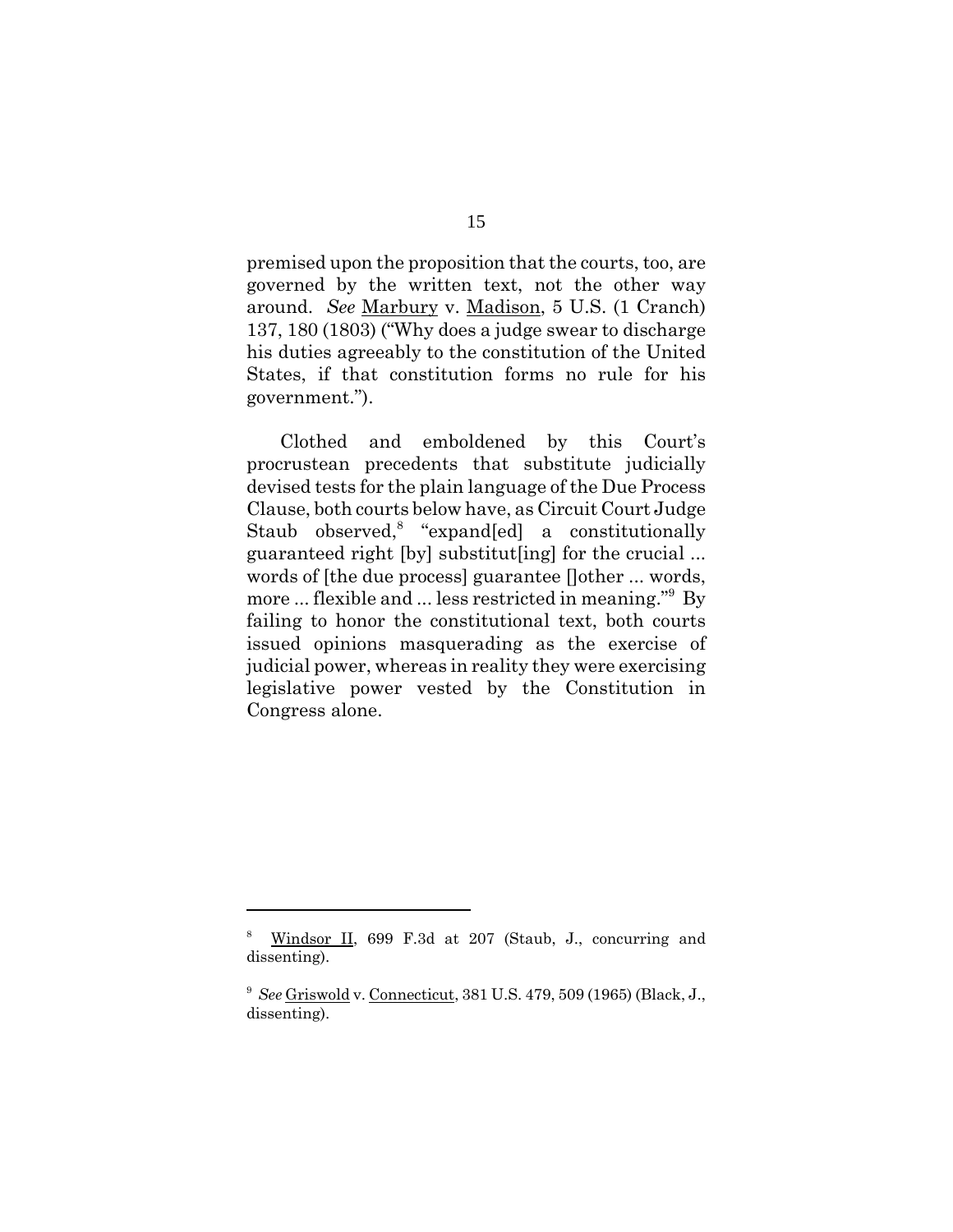### **A. The Necessary and Proper Clause Empowers Congress, Not the Courts, to Determine the Degree of Necessity of the Means Chosen to Carry Out Its Enumerated Powers.**

DOMA Section 3 is one of eight "rules of construction," each of which is designed by Congress to define words that appear throughout the federal code. Each definition serves as a means of administering a wide variety of federal statutes and programs. The definitions of "marriage" and "spouse" are among the words defined, and as Circuit Judge Straub recognized, those definitions are tailored to carry out a "broad range of federal laws to which marital status is relevant." *See* Windsor II, 699 F.3d at 191 (Straub, J., concurring and dissenting).

Because DOMA Section 3 is designed as a means of carrying out other federal laws and purposes, its constitutionality is determined under the Necessary and Proper Clause. *See* McCulloch, 17 U.S. at 406-12. And, according to the rule of McCulloch, the constitutionality of DOMA Section 3 is initially subject to examination to determine whether it is a valid exercise of a power vested in Congress, before addressing the question whether it is constitutionally prohibited. *See id.* at 421. In McCulloch, the question before the Court was whether Congress had authority to authorize the incorporation of a bank of the United States. Because the Court found nothing in the enumerated powers vested in Congress to create a bank, the Court turned its attention to the "necessary and proper" clause, which prescribes the constitutional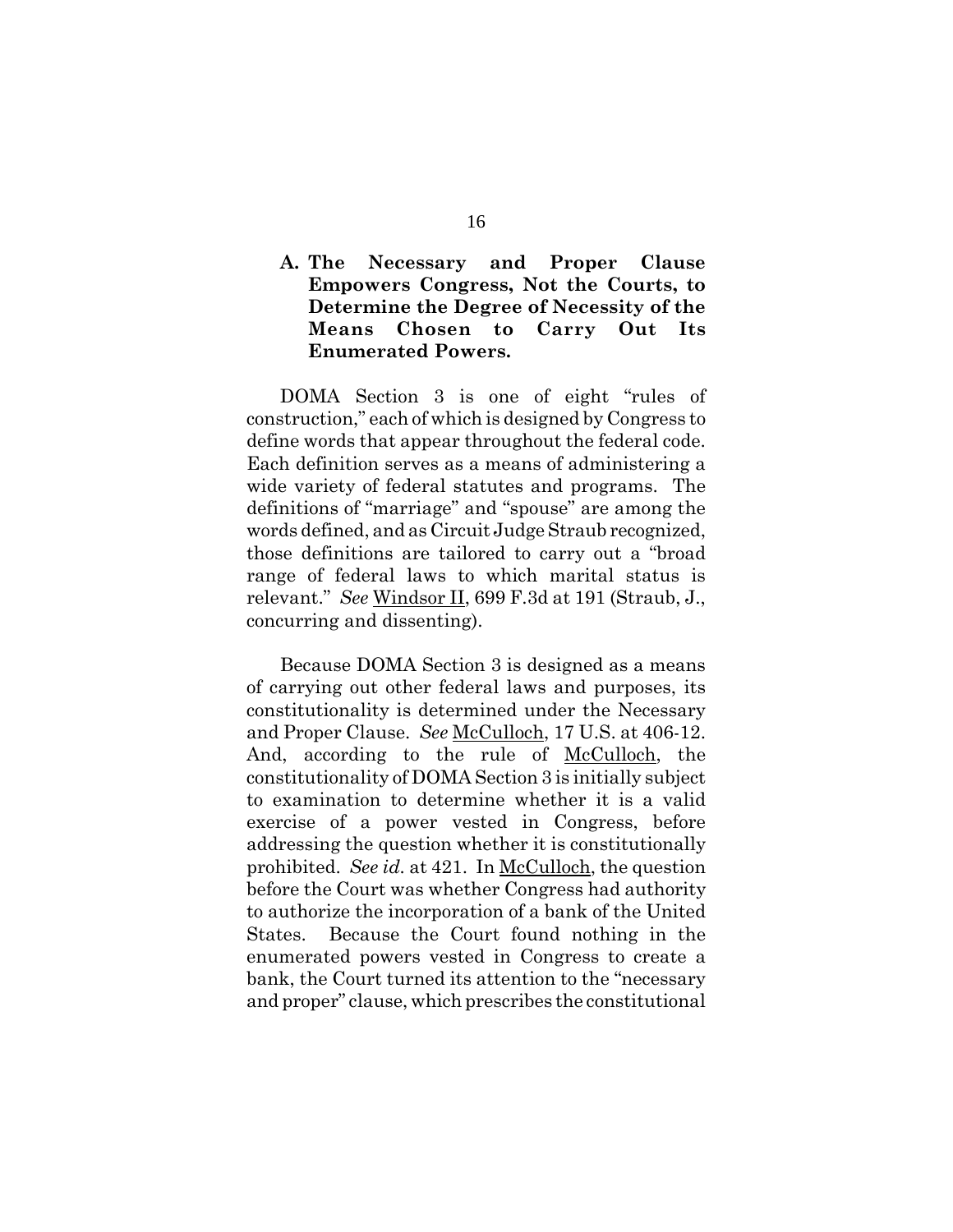rule governing the power of Congress to authorize the incorporation of a bank as a means to the exercise of one or more enumerated powers.

Counsel for Maryland, which sought to tax the bank, argued that the word "necessary" limited Congress's "power to pass all laws ... for carrying into execution" those enumerated powers vested in the general government, contending that only those means "as are indispensable, and without which the power would be nugatory" are constitutionally permissible. *Id.*, 17 U.S. at 413. In response, Chief Justice Marshall observed that the word "necessary" embraced a wide range of meanings, including, "convenient, or useful, or essential." The word, the Chief Justice wrote, "has not a fixed character peculiar to itself[,] admit[ting] of all degrees of comparison, which increase or diminish the impression the mind receives of the urgency it imports":

A thing may be necessary, very necessary, absolutely or indispensably necessary. To no mind would the same idea be conveyed by these several phrases. [*Id.* at 414.]

Because the word "necessary" has no fixed meaning, Chief Justice Marshall rejected Maryland's argument, asserting that "the choice of means" was vested in Congress which "was free to adopt [any means] which might be appropriate, and which were conducive to the end." *Id.*, 17 U.S. at 415. Thus, the Chief Justice concluded:

[W]e think the sound construction of the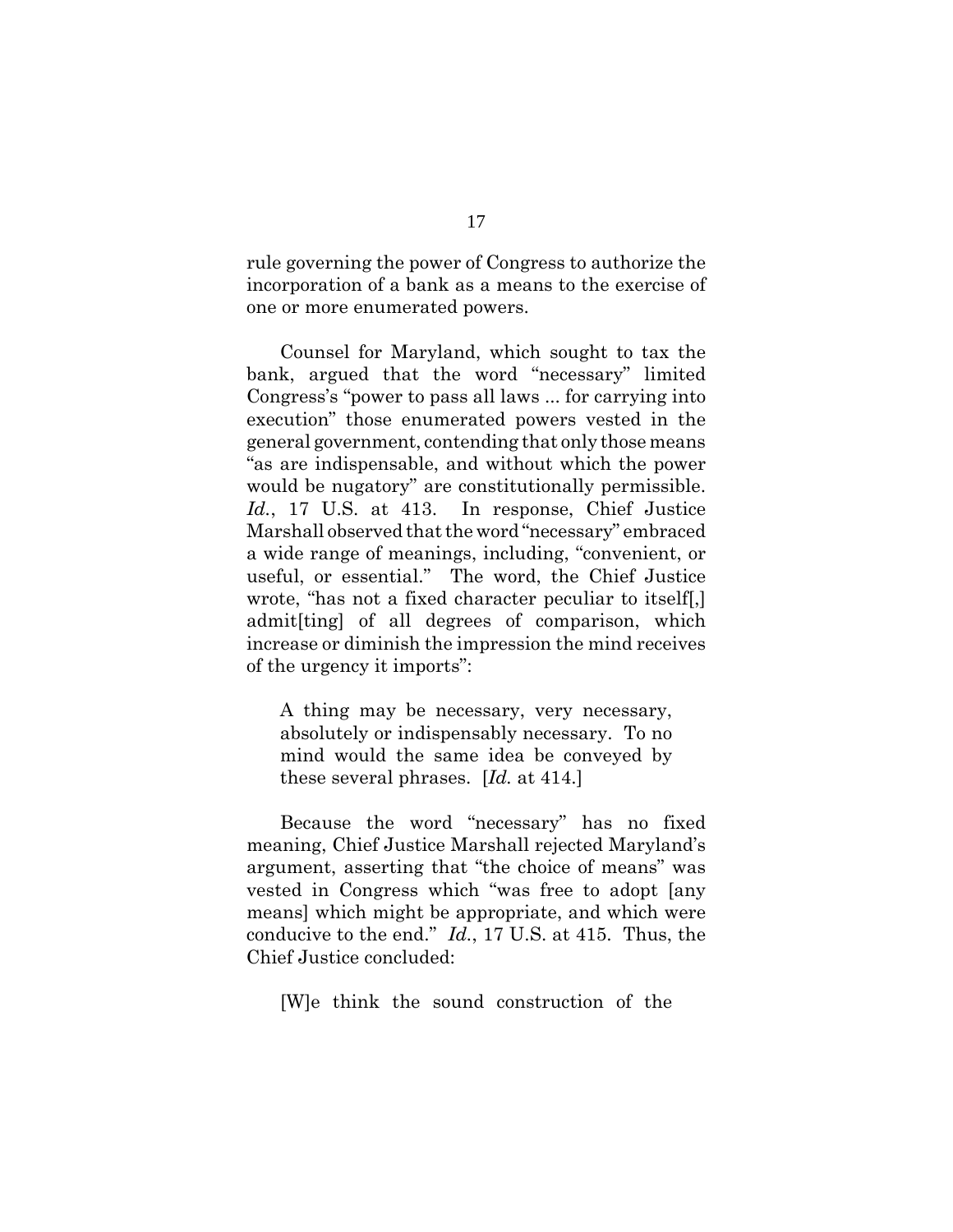constitution must allow to the national legislature that discretion, with respect to the means by which the powers it confers are to be carried into execution, which will enable that body to perform the high duties assigned to it, in the manner most beneficial to the people. [*Id.*, 17 U.S. at 421.]

After stating the oft-repeated McCulloch rule,<sup>10</sup> the Chief Justice summed up the matter:

[W]here the law is not prohibited, and is really calculated to effect any of the objects entrusted to the government, to undertake here to inquire into the **degree of** its **necessity,** would be to **pass the line** which circumscribes the judicial department, and to **tread on legislative** ground. This court disclaims all pretensions to such a power. [*Id.*, 17 U.S. at 423 (emphasis added).]

While both courts below purported to find in the "equal protection component" of the Due Process Clause a prohibition against DOMA Section 3, the reasoning of both courts demonstrate that, by ignoring McCulloch, they have substituted their views for those of Congress as to what means are needful for the enforcement of a wide variety of federal laws, and in

 $10$  "Let the end be legitimate, let it be within the scope of the constitution, and all means which are appropriate, which are plainly adapted to that end, which are not prohibited, but consist with the letter and the spirit of the constitution, are constitutional." *Id.*, 17 U.S. at 421-22.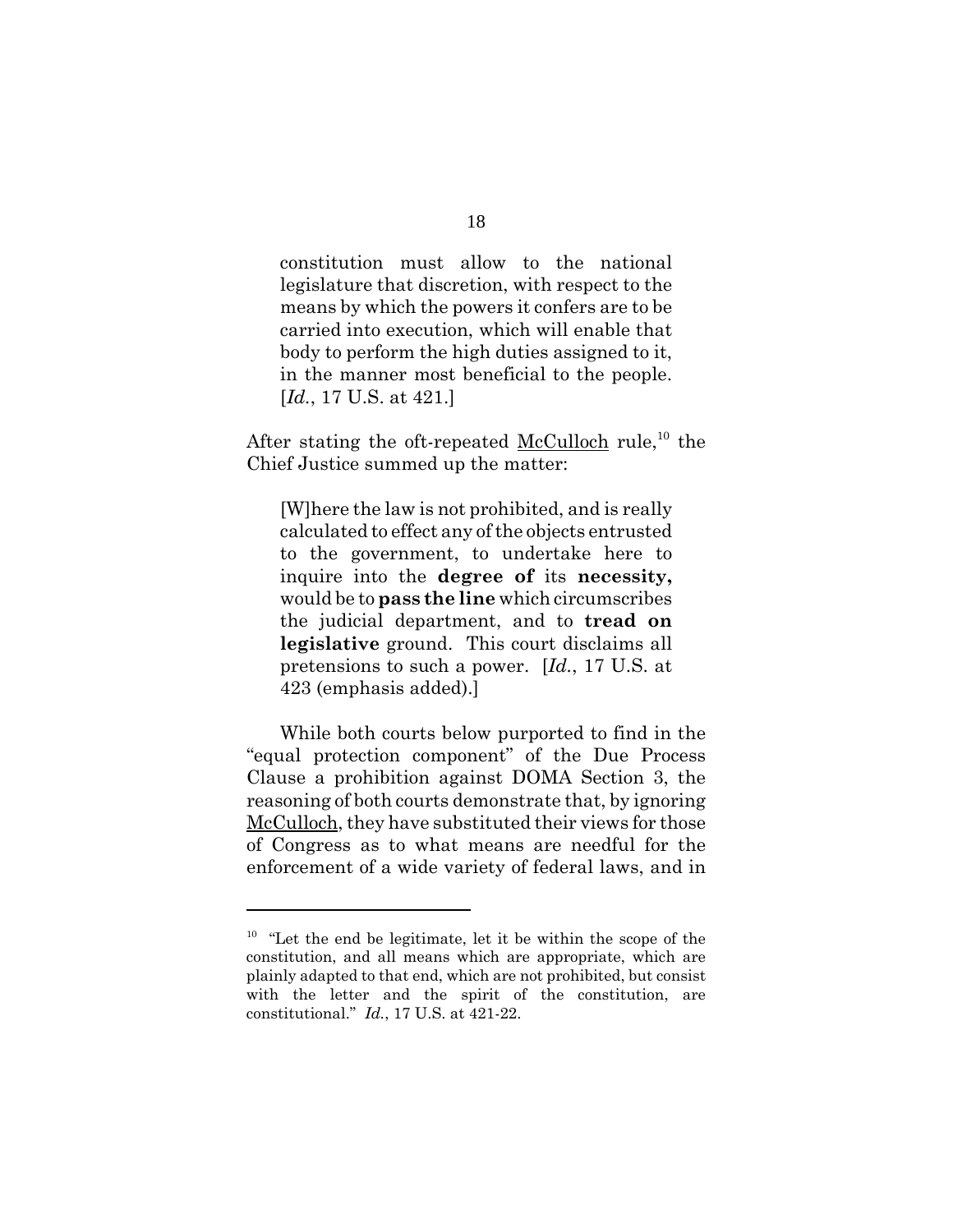doing so, both courts have crossed the boundary line dividing the exercise of judicial power vested in the courts from the exercise of legislative power vested in Congress.

### **B. The Constitutional Inquiries Engaged in by Both Lower Courts Related to the Degree of Necessity of DOMA Section 3, Not to Any Principled Prohibition in the Due Process Clause**.

By employing "intermediate scrutiny" to measure DOMA Section 3's constitutionality, the court of appeals requires that DOMA's definition of marriage "be '**substantially related** to an important government interest.'" Windsor II, 699 F.3d at 185 (emphasis added). Indeed, the court of appeals required the connection between DOMA Section 3 and the congressional policies to be "'**exceedingly** persuasive.'" *Id.* (emphasis added). According to this line of reasoning, it is not enough for DOMA Section 3 to be a "conducive" or an "useful" means to further constitutionally permissible federal interests; indeed, it is not even enough for the connection to be "very necessary"; rather it must be "exceedingly necessary" — which is as close to "absolutely necessary" as possible.

By opening the door to judicial examination of the degree of necessity, the use of a heightened standard of scrutiny enabled the court of appeals (i) to cast "suspicion" on the real purpose of DOMA Section 3 (*id.* at 185), and (ii) to raise doubts on the effectiveness of the means chosen (*id*.), and then (iii) to conclude: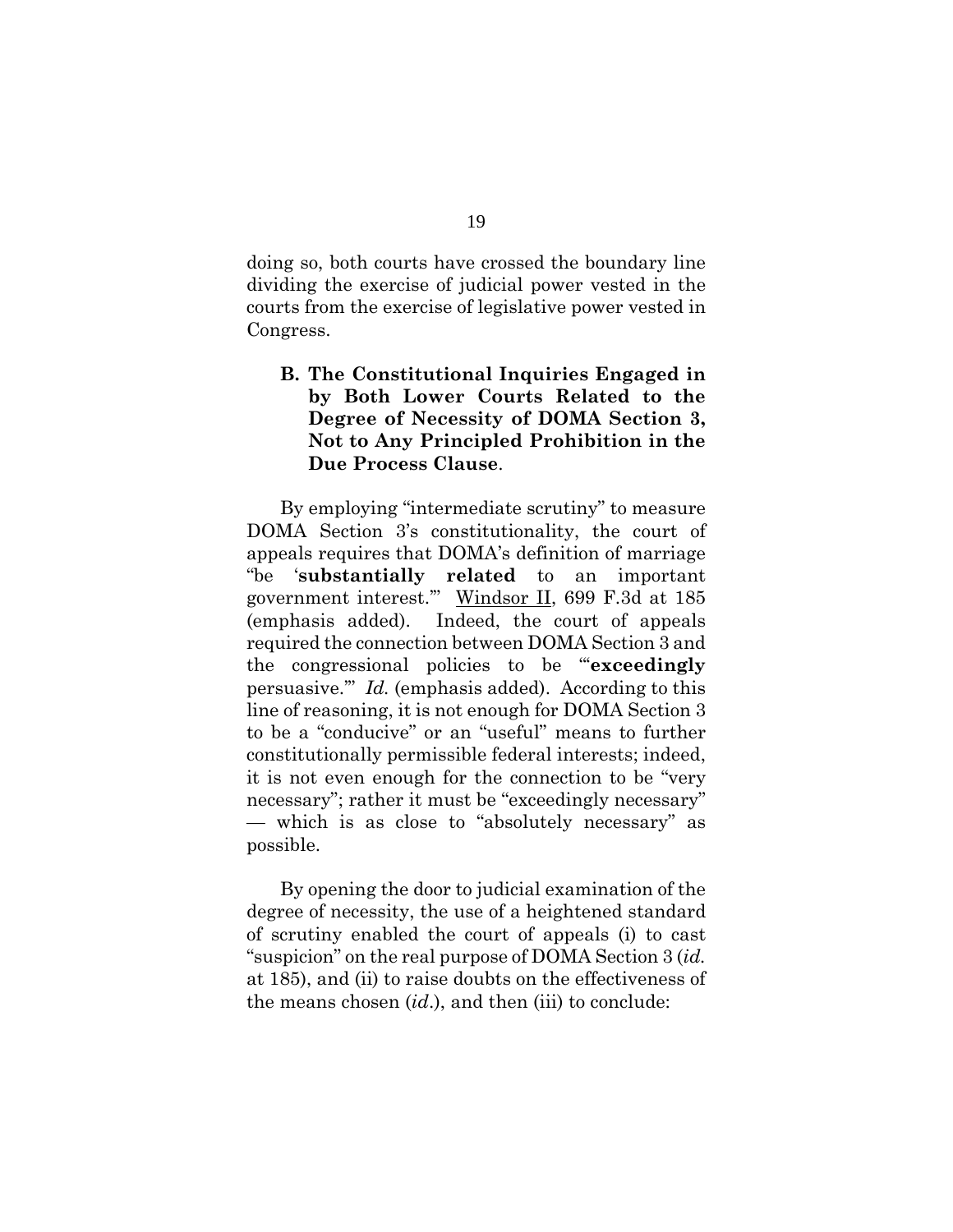20

[b]ecause DOMA is an unprecedented breach of longstanding deference to federalism that singles out same-sex marriage as the only inconsistency (among many) in state law that requires as federal rule to achieve uniformity, the rationale premised on uniformity is **not** an **exceedingly persuasive** justification for DOMA. [*Id.* at 186 (emphasis added).]

In like manner, the court of appeals dismissed DOMA's connection to protecting the federal "fisc" (*i.e.*, treasury), finding it "so broad, touching more than a thousand federal laws, that it is not **substantially related** to fiscal matters." *Id.* at 187 (emphasis added). Under the "heightened scrutiny" standard, it is not enough that DOMA might be useful, conducive, or even somewhat necessary means to carry out numerous federal programs, none of which the court of appeals found to be outside the enumerated powers of Congress.

The court of appeals also found that preserving traditional marriage was neither an "important" nor a sufficiently "substantial" goal to satisfy its heightened scrutiny test. *Id.* at 187. While the court of appeals conceded that "promotion of procreation **can be** an important government objective," it just did "not see how DOMA is **substantially** related to it." *Id.* at 188 (emphasis added). In other words, two members of the majority of the court of appeals panel announced (in 2012), that if they had been members of Congress (in 1996), they would have voted "nay" on DOMA because they were not convinced that Section 3 was necessary enough.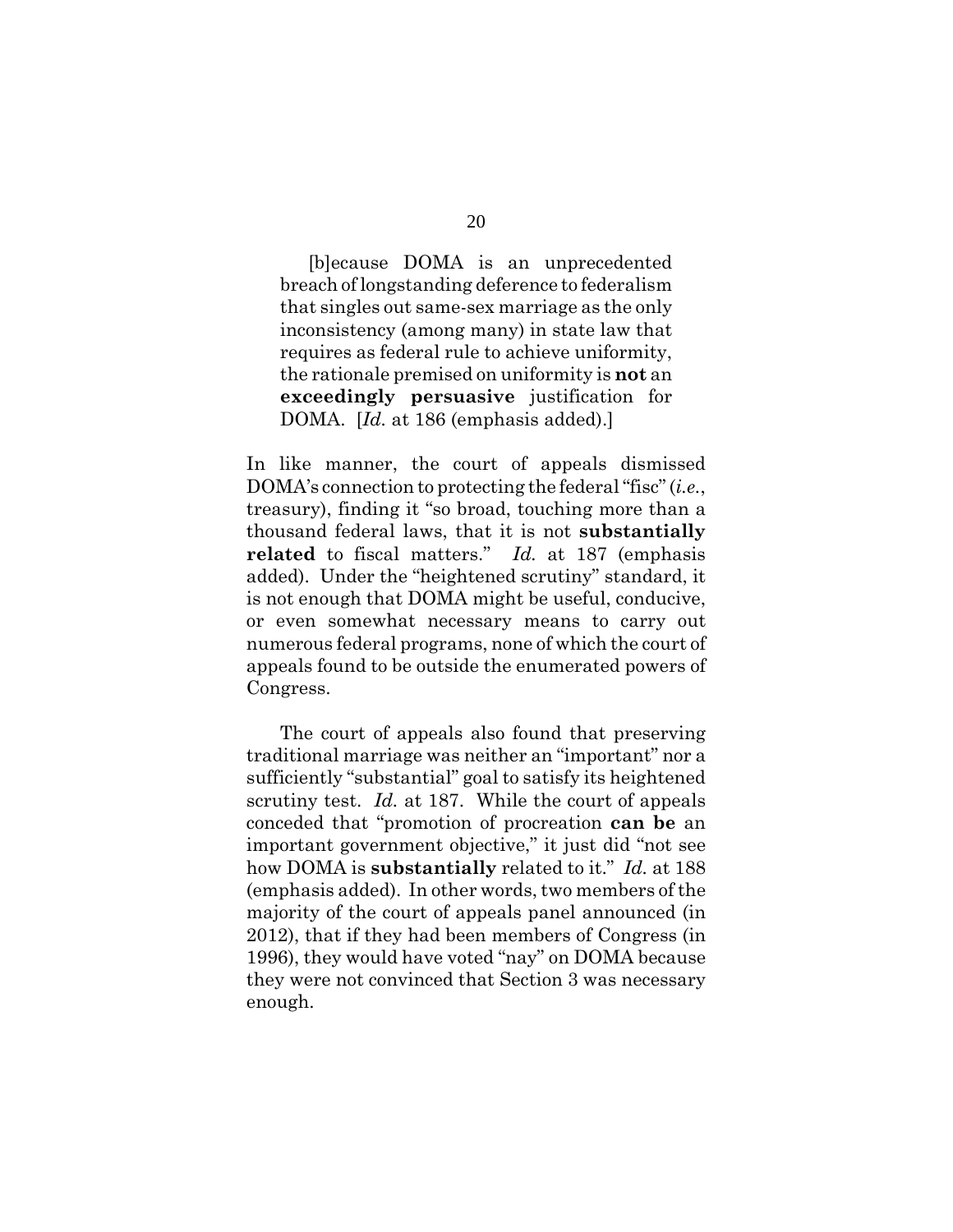Had the district court judge been serving in the 104th Congress, she too would have joined her appellate judicial colleagues by voting "no." While it is difficult to discern just what standard of review the district court applied to DOMA Section 3, the district court ruminated that "rational basis analysis can vary by context," requiring "intensified scrutiny of purported justifications," or even "special clarity." Windsor I, 833 F. Supp. 2d at 402. After taking an inventory of Congress's justifications for DOMA, the district court, like the court of appeals, assumed that it was a judicial task to determine if there was sufficient nexus between DOMA Section 3 and the federal purposes that Congress believed would be served. *See id.* at 402-06. For example, the district court found that the means chosen by Congress to promote traditional marriage was not very effectual. *Id.* at 403-04. As for Congress's interest in promoting child rearing, the district court found that "DOMA has no **direct** impact on heterosexual couples at all" and thus "its ability to deter those couples from having children outside marriage or incentivize couples that are pregnant to get married, is **remote**, at best." *Id.* at 404 (emphasis added). As for the goal of conserving the nation's financial resources, the district court found the means chosen to be "arbitrary," unworthy of even serious consideration. *Id.* at 406.

To sum up, both the court of appeals and the district court purportedly found that the mythical "equal protection component" of the Fifth Amendment's Due Process Clause entrusted the courts with ample discretion to second-guess and override the means chosen by Congress in the exercise of its powers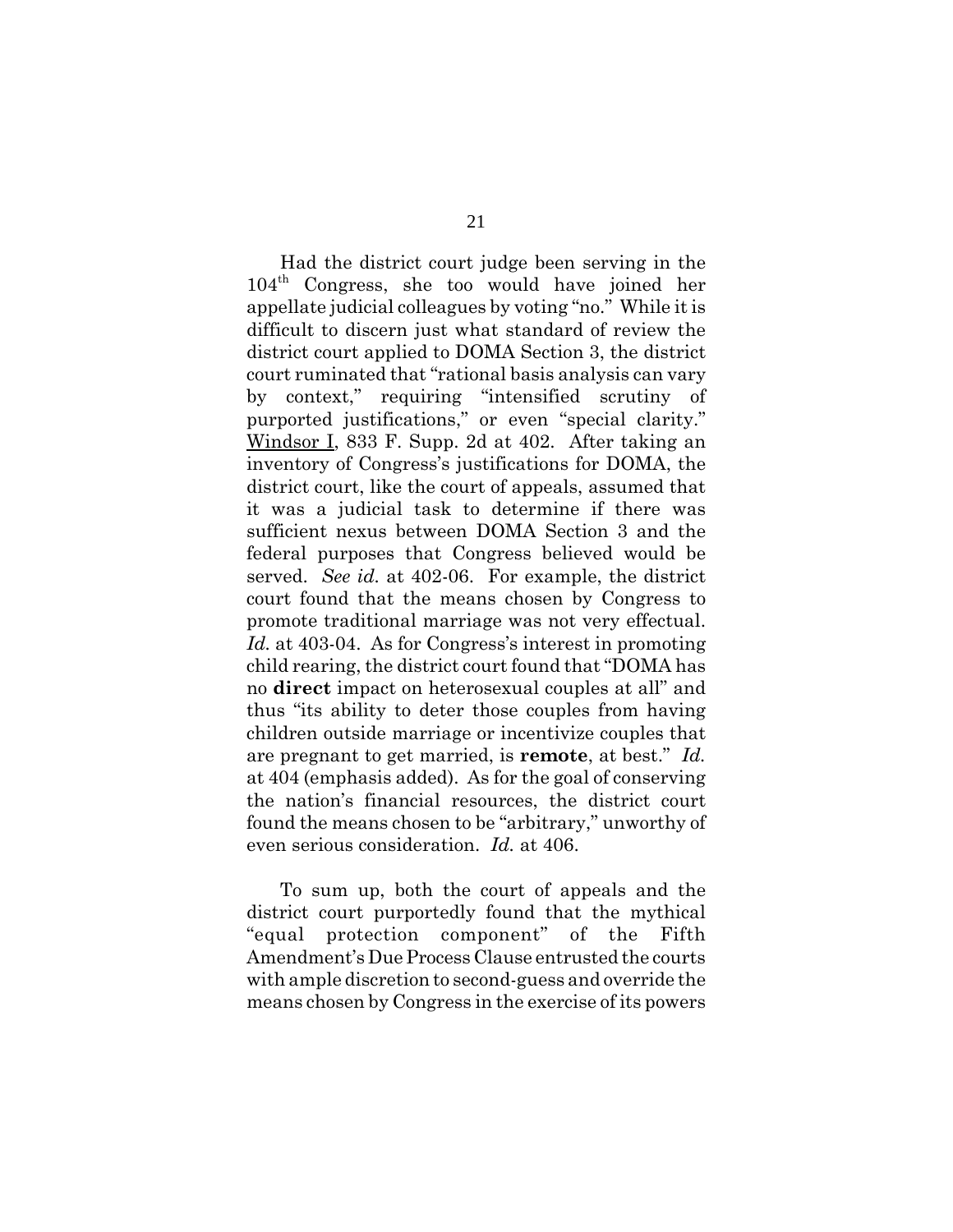under the Necessary and Proper Clause. By so ruling, the two courts unconstitutionally crossed the line, usurping legislative power in disregard of the rule in McCulloch that the **degree of necessity** of the means, chosen by Congress to reach a legitimate goal, belongs exclusively to Congress.

### **C. The Due Process Guarantee Does Not Justify Any Departure from the McCulloch Rule of Deference to Congress's Choice of the Efficacy of Means.**

Although the district court toyed with the idea that it might be required to give a reason for secondguessing Congress's choice of means, it declared that it "need not decide ... whether homosexuals are a suspect class." Windsor I, 833 F. Supp. 2d at 402. The court of appeals disagreed, stating that, in order for it to apply "heightened scrutiny," it was required that it first establish homosexuals to be a "quasi-suspect class." Cobbling together four factors from this Court's precedents, the court of appeals concluded that, because homosexuals have been (i) historically discriminated against (ii) for no good societal reason, then because of (iii) the immutability of their sexual orientation and (iv) their political powerlessness, review of DOMA Section 3 "requires heightened scrutiny" under the equal protection component buried in the Fifth Amendment. Windsor II, 699 F.3d at 181- 85.

Of these four factors, the court of appeals determined that factors (iii) and (iv) — "[i]mmutability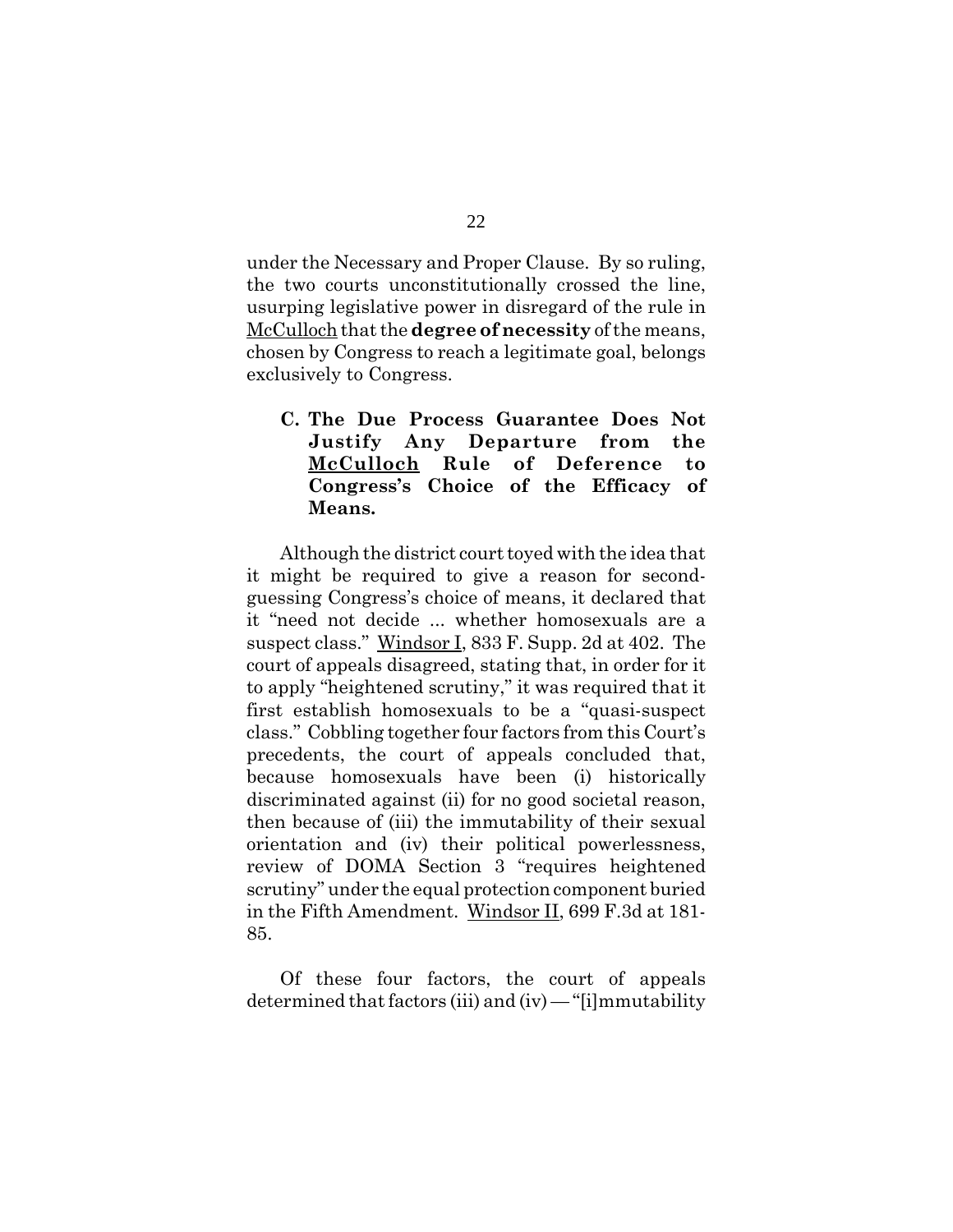and lack of political power are not strictly necessary factors to identify a suspect class." *Id.* at 181. Yet, it was precisely those two factors that historically have given rise to the notion that, in exceptional cases, courts could intrude upon matters that were otherwise within the discretion of legislatures:

[P]rejudice against discrete and insular minorities may be a special condition, which tends seriously to curtail the operation of those political processes ordinarily to be relied upon to protect minorities, and which may call for a correspondingly more searching judicial inquiry. [United States v. Carolene Products Co., 304 U.S. 144, 152 n.4 (1938).]

In support of this proposition, Justice Harlan Fiske Stone cited two cases —  $McCulloch<sup>11</sup>$  in which the</u> Court struck down a state tax on a federally-created instrumentality; and South Carolina v. Barnwell Bros.<sup>12</sup> in which the Court observed that state regulations affecting interstate commerce are constitutionally more vulnerable when the regulatory burden falls principally upon those without the state — such legislation not likely to have been subject to the political restraints exerted on legislation that adversely affects in-state interests.

In this case, it is not the lesbian plaintiff and her fellow New York homosexuals who are "politically

<sup>11</sup> *Id.*, 17 U.S. at 428.

<sup>12 303</sup> U.S. 177, 184 n.2 (1938).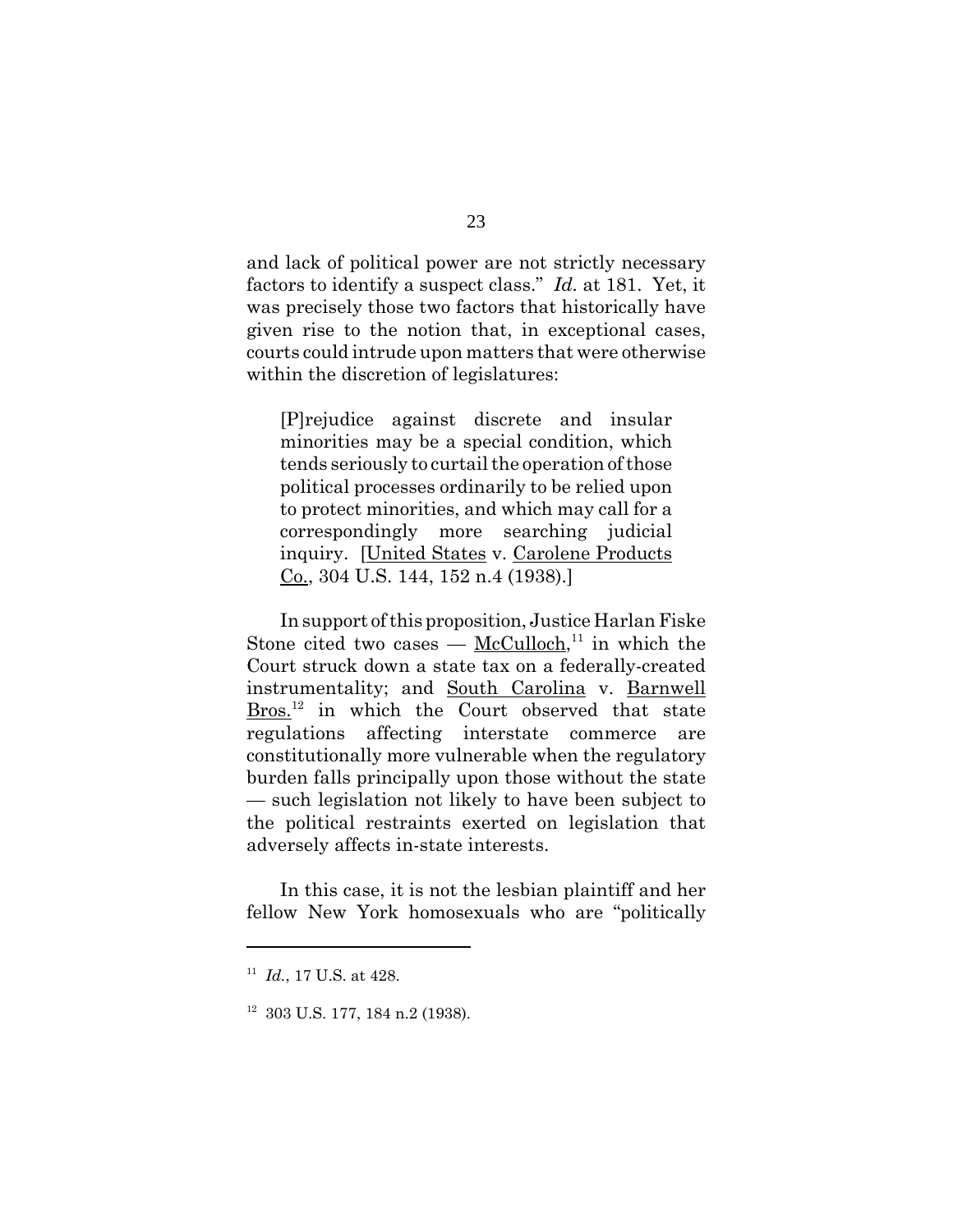powerless," as that term was originally coined and applied in Carolene Products. Rather, here it is the people of the other 49 States who are not citizens of New York and, therefore, who have no say in the decision of the New York judiciary to "recognize[] foreign same-sex marriages before the state passed its marriage statute in 2011." *See* Windsor II, 699 F.3d at 177. Just as the people of the other States had no political standing in Maryland to influence Maryland's decision to tax the Bank of the United States, the people of the other States are excluded from participating in the political decision in New York to redefine marriage, so as to open the door to a whole range of federal benefits that theretofore were available only to persons in a traditional marriage relationship. As Chief Justice Marshall observed in McCulloch:

The **people of a state** ... give to their government a right of taxing themselves and their property, and as the exigencies of government cannot be limited, they prescribe no limits to the exercise of this right, resting confidently on the interest of the legislator, and on the influence of the constituents over their representative, to guard them against its abuse. But the means employed by the government of the Union have no such security, nor is the right of a State to tax them sustained by the same theory. Those means are not given by the people of a particular State, not given by the constituents of the legislature, which claim the right to tax them, but by the **people of all the states**. They are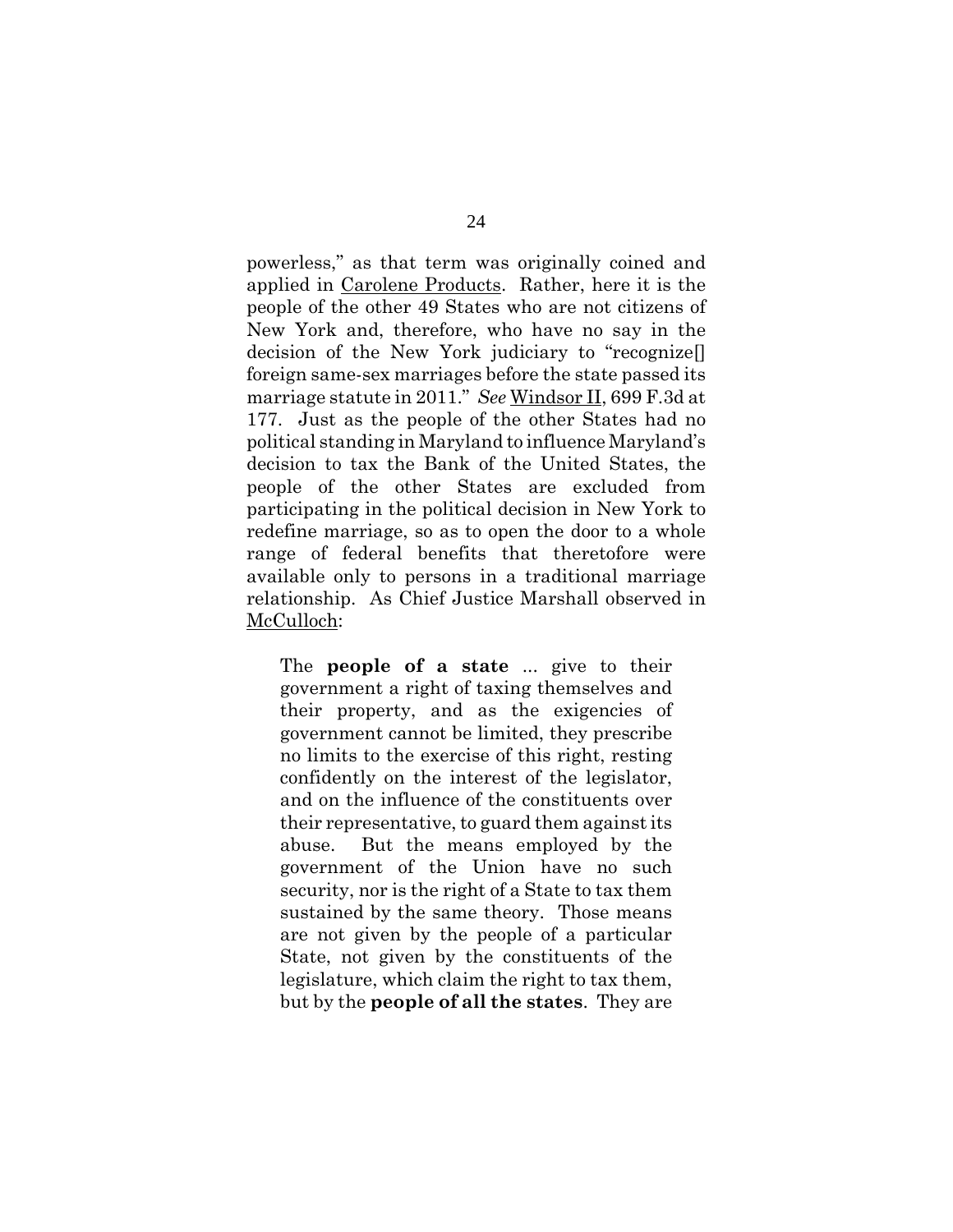given by all, for the benefit of all — and upon theory, should be subjected to that government only which belongs to all. [*Id.*, 17 U.S. at 428- 29 (emphasis added).]

Applying this principle, dissenting Circuit Judge Straub recognized that Congress was endowed with the political authority to enact DOMA Section 3 "to maintain the status quo":

Otherwise, "marriage" and "spouse" for the purposes of federal law would depend on the outcome of [the] debate [over "same-sex marriage] in each state, with the meanings of those terms under federal law changing with any change in any given state. [Windsor II, 699 F.3d at 204 (Straub, J., concurring and dissenting).]

When viewed in this light, DOMA Section 3 protects the politically powerless — not the other way around. By "fr[eezing] federal benefits policy as it existed in 1996 with respect to same-sex marriage,"13 DOMA Section 3 ensured that Congress, not a legislature or court or plebiscite of a single State, would decide how, if any, recognition of "same-sex marriage" would impact on federal programs that would affect all of the people of the United States.

As a class, homosexuals and their supporters are hardly disenfranchised. As citizens of the United

<sup>13</sup> Windsor II, 699 F.3d at 204.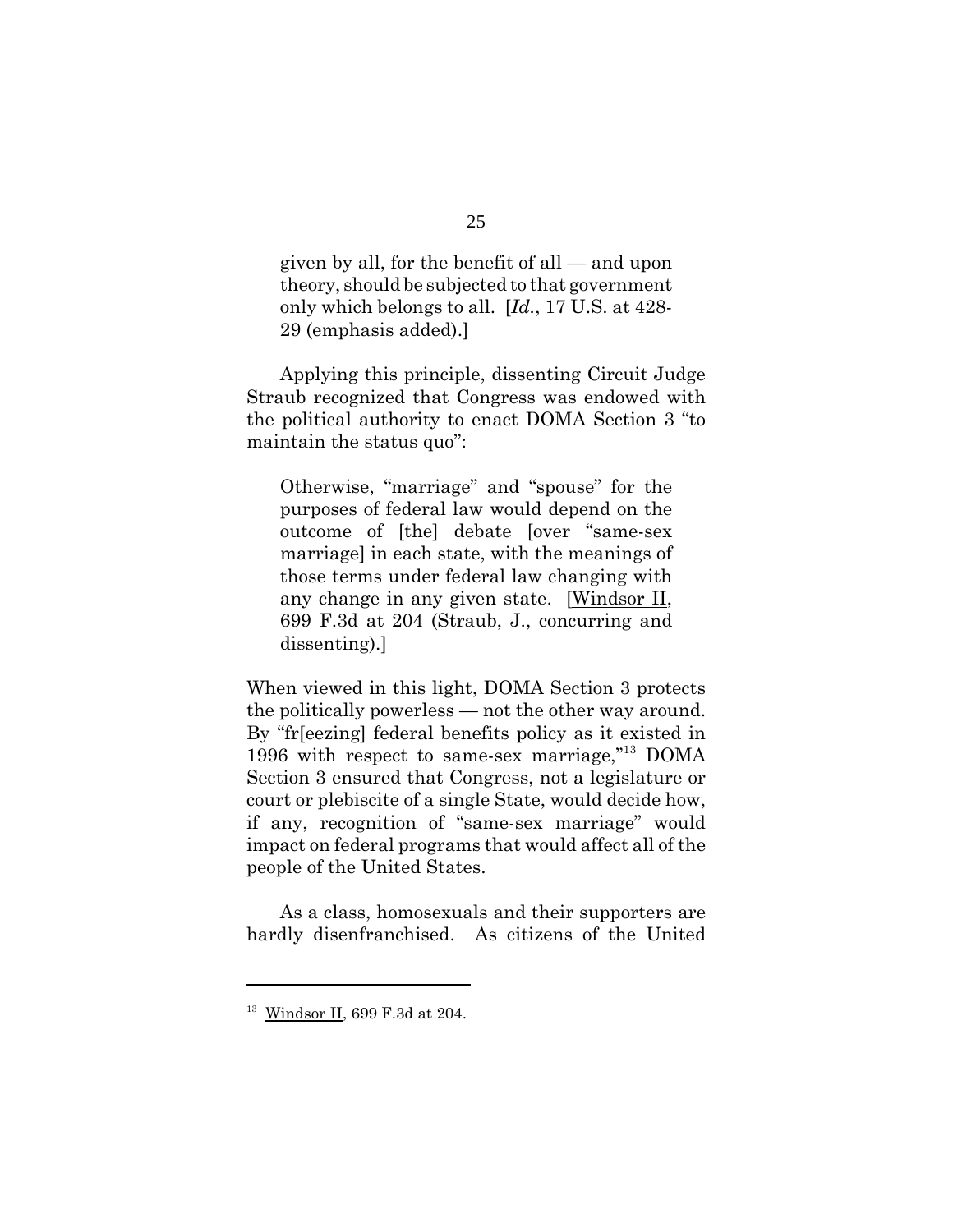States, they are well represented in Congress, the legislative body that enacted DOMA Section 3, and that has the power to modify or repeal it.<sup>14</sup>

#### **D. Homosexuals Are neither Politically Powerless nor Singled Out by Law for Discriminatory Treatment.**

As Respondent Bipartisan Legal Advisory Group has well-documented, homosexuals "are far from politically powerless." *See* Brief on the Merits for Respondent BLAG of the U.S. House of Representatives, pp. 51-54. They are not only has the Obama Administration embraced their side in this and similar litigation, President Obama highlighted "gay rights" in his January 21, 2013 inaugural address, declaiming that "[o]ur journey is not complete until our gay brothers and sisters are treated like anyone else under the law — for if we are truly created equal, then surely the love we commit to one another must be equal as well."15

Although the court of appeals acknowledged that "homosexuals have [clearly] achieved political successes over the years,"<sup>16</sup> it still questioned whether homosexuals "have the strength to politically protect

<sup>14</sup> *See, e.g.*, Don't Ask, Don't Tell Repeal Act of 2010, Pub. L. 111- 321.

<sup>15</sup> Inaugural Address by President Barack Obama, http://www.whitehouse.gov/the-press-office/2013/01/21/inaugura l-address-president-barack-obama.

<sup>16</sup> Windsor II, 699 F.3d at 184.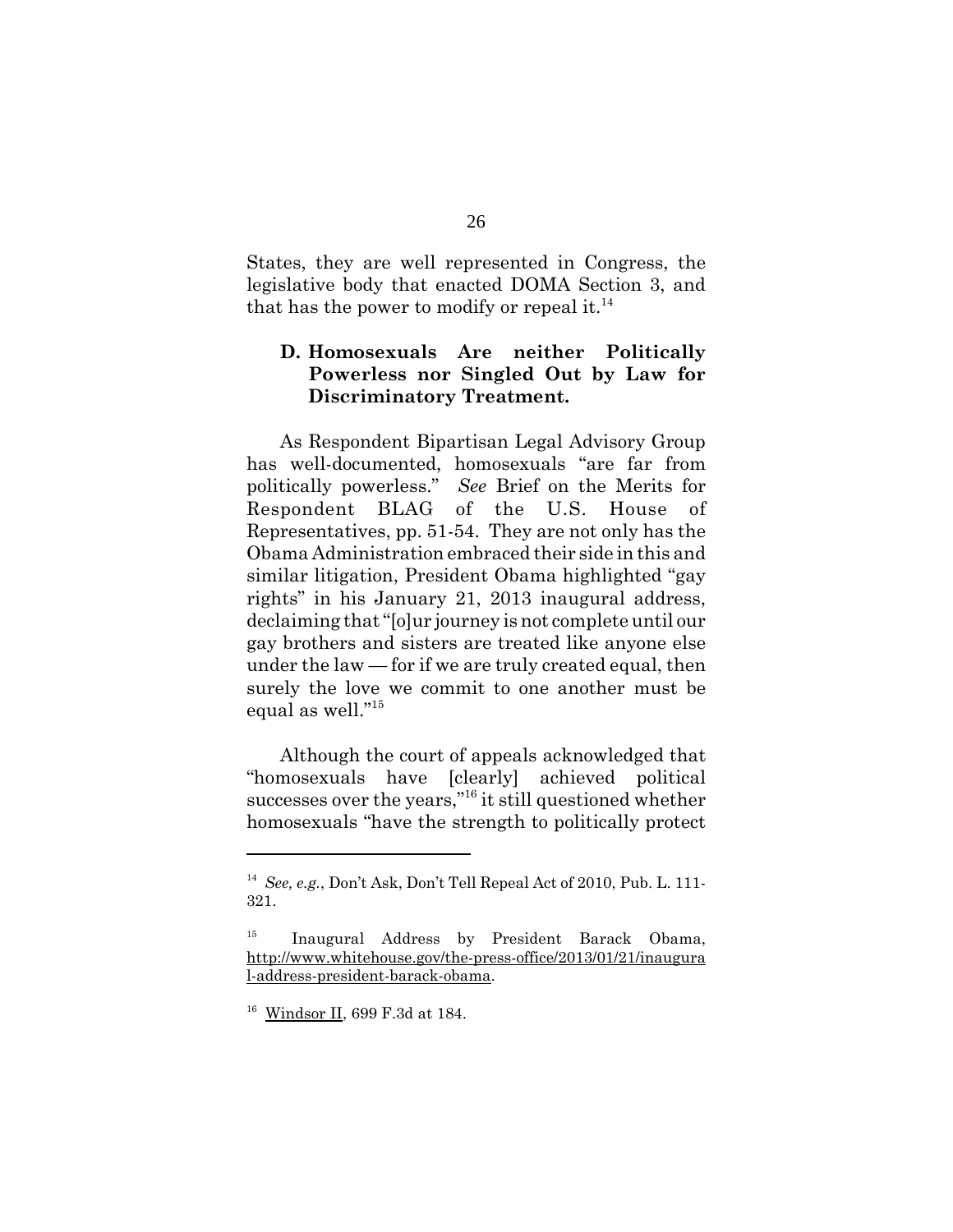themselves from wrongful discrimination." *Id.* In order to answer this question impartially, one must first ask what is meant by "wrongful discrimination." As a class, homosexuals have not been discriminated against in the way that the court of appeals has so "easily"<sup>17</sup> assumed. The appellate panel below concluded that "the most telling proof of animus and discrimination is that, for many years and in many states, homosexual conduct was criminal." *Id.* Yet historically, even the crime of sodomy was not so targeted. Rather, it was defined as "carnal copulation against the order of nature by man with man; or in the same unnatural manner with woman; or by man or woman in any manner with a beast." *See* W. Clark, Handbook of Criminal Law § 125, p. 420 (3d ed. West: 1915). Thus, the crime of sodomy was "known in the common law by the convertible and equivalent name[] of 'crime against nature.'" *Id.* at 421. As a "crime against nature," the offense not only extended to opposite sex unnatural couplings, but was one of several sexual offenses that fit under a broad category of "offenses against the public health, safety, comfort, and morals." *Id*. at Chapter XII, p. 398. Among these sexual offenses were bigamy, adultery, fornication, lewdness and illicit cohabitation, incest, miscegenation, and seduction, all of which could be committed by persons of the opposite sex. *See id*. §§ 116-124, pp. 406-28. Rather than a narrow negative purpose, these laws reflected a perceived concern for the public health, safety, comfort, and morals of certain sexual behaviors.

<sup>17</sup> *Id.* at 182.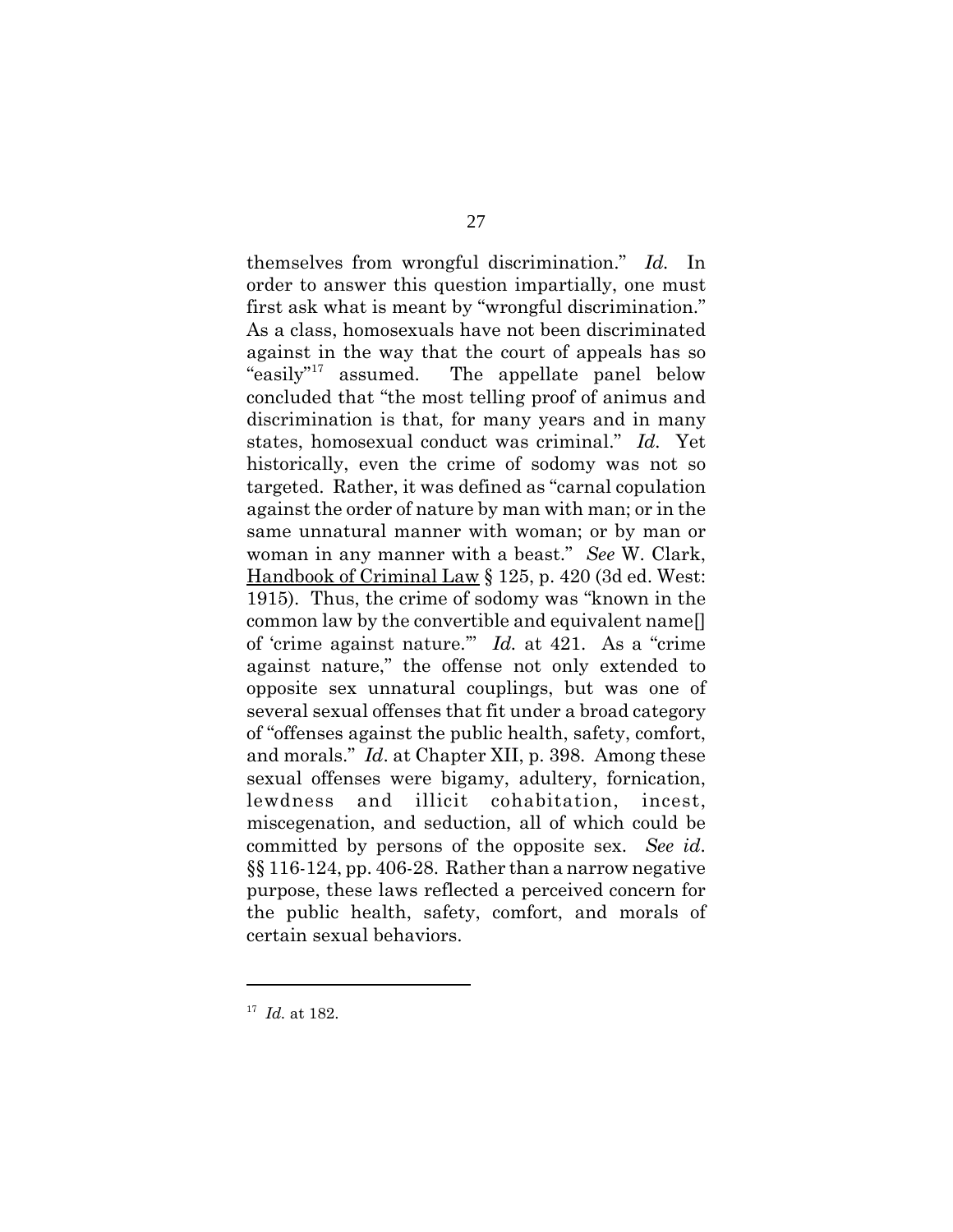Not only did the court of appeals ignore the broader picture that homosexual behavior was only one of a number of sexual acts prohibited by the criminal law, but it completely overlooked the criminal law revolution beginning in the 1960's with the Model Penal Code which led a nationwide effort to decriminalize private sexual conduct between consenting adults. As one astute observer noted with respect to the new 1971 Oregon Criminal Code<sup>18</sup>:

Prior to the new Code, Oregon's laws dealing with sexual offenses proscribed a vast array of activities commonly practiced between willing partners. Those prohibitions included adultery, lewd cohabitation, fornication, and sodomy, in addition to others. Chapter 167 of the Oregon Revised Statutes was entitled "Crimes Against Morality and Decency," and the title gave an accurate description of the interests sought to be protected. The former Oregon law, in common with laws in most jurisdictions, was "designed to provide an enormous chastity belt encompassing the whole population and proscribing everything but solitary and joyless masturbation and 'normal coitus' inside wedlock." [G. Fields, "Privacy 'Rights' and the New Oregon Criminal Code," 51 *Or. L. Rev.* 494, 501 (1972).]

Since the 1960's and 1970's the political power of

<sup>18</sup> Or. Law 1971, ch. 743.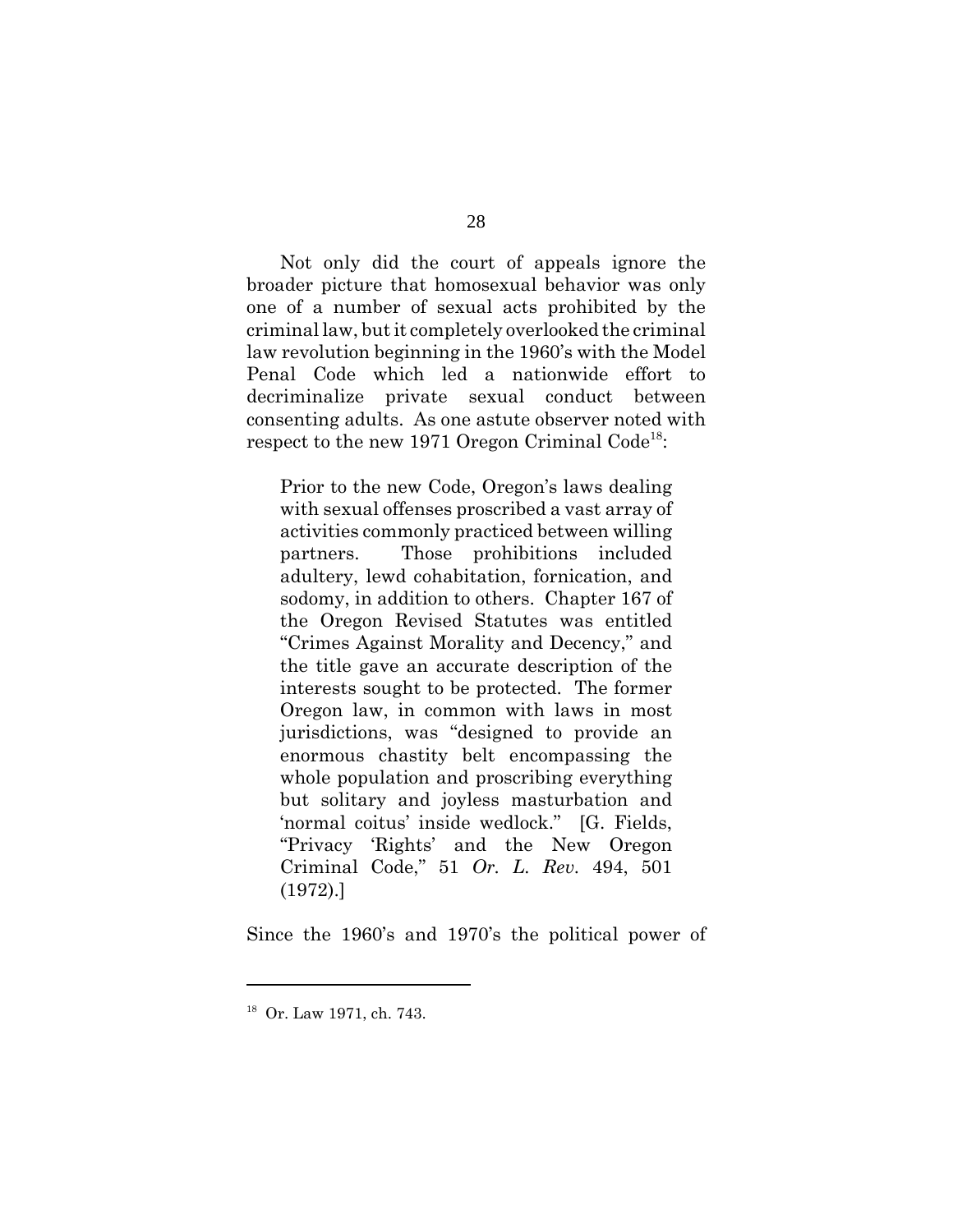homosexuals and their libertarian and privacy allies has grown, not shrunk.

Equally missing from the court of appeals' "easy ... conclu[sion] that homosexuals have suffered a history of discrimination" is its failure to recognize that the statutes defining marriage have not just excluded persons of the same sex from being recognized as married couples, but certain opposite sex unions as well, including incest (such as father/daughter and brother/sister), nonage, venereal disease, impotence, mental incapacity, limited purpose (*e.g*., immigration), and, of course, bigamy. *See* H. Clark, The Law of Domestic Relations in the United States, pp. 21-124 (West, 2d ed.: 1988). Indeed, "[a]t common law, the second marriage was always void ... and from the earliest history of England polygamy has been treated as an offense against society." Reynolds v. United States, 98 U.S. 145, 164 (1879).

The prohibition against polygamy is especially noteworthy because the court of appeals finding that "[t]he only class affected by Section 3 of DOMA is composed entirely of persons of the same sex who have married each other"19 is demonstrably false. A polygamous marriage, if recognized by a State, would not meet the DOMA Section 3's standard that a marriage is a union between one man and one woman.

The court of appeals simply eschews engaging in any serious discussion of whether homosexuals as a

<sup>19</sup> Windsor II, 699 F.3d at 184.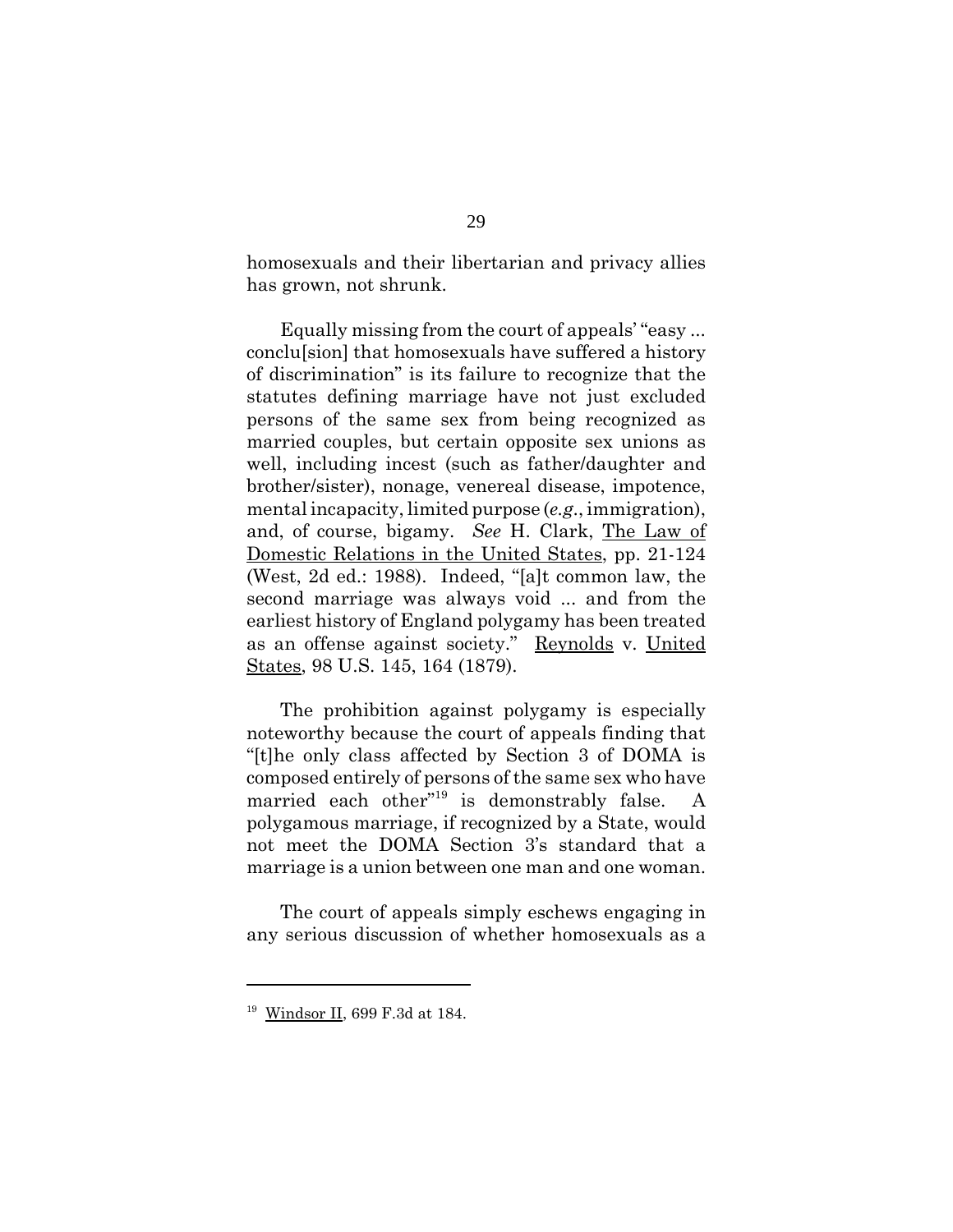class deserve special judicial attention on account of political powerlessness or discrimination, preferring instead to impose its views by judicial fiat based on nothing more than personal preference:

It is **difficult to say** whether homosexuals are 'under-represented' in positions of power and authority without knowing their number relative to the heterosexual population. But **it is safe to say** that the seemingly small number of acknowledged homosexuals so situated is attributable either to **hostility** that excludes them or to a **hostility** that keeps their sexual preference private.... [Windsor II, 699 F.3d at 184-85 (emphasis added).]

So quick to condemn DOMA Section 3 on grounds of "hostility," the court of appeals' concluding apologia that it reached its decision by "straightforward legal analysis"20 — is impossible to accept. Remarkably, the court itself admits that its opinion "sidesteps the fair point that same-sex marriage is unknown to history and tradition,"<sup>21</sup> by artificially separating the civil aspect of marriage from its unquestionable religious foundation. *See* H. Clark's Law of Domestic Relations at 21-25. By so secularizing marriage, the court of appeals has disregarded the historical

<sup>20</sup> *Id.* at 188.

<sup>21</sup> *Id.*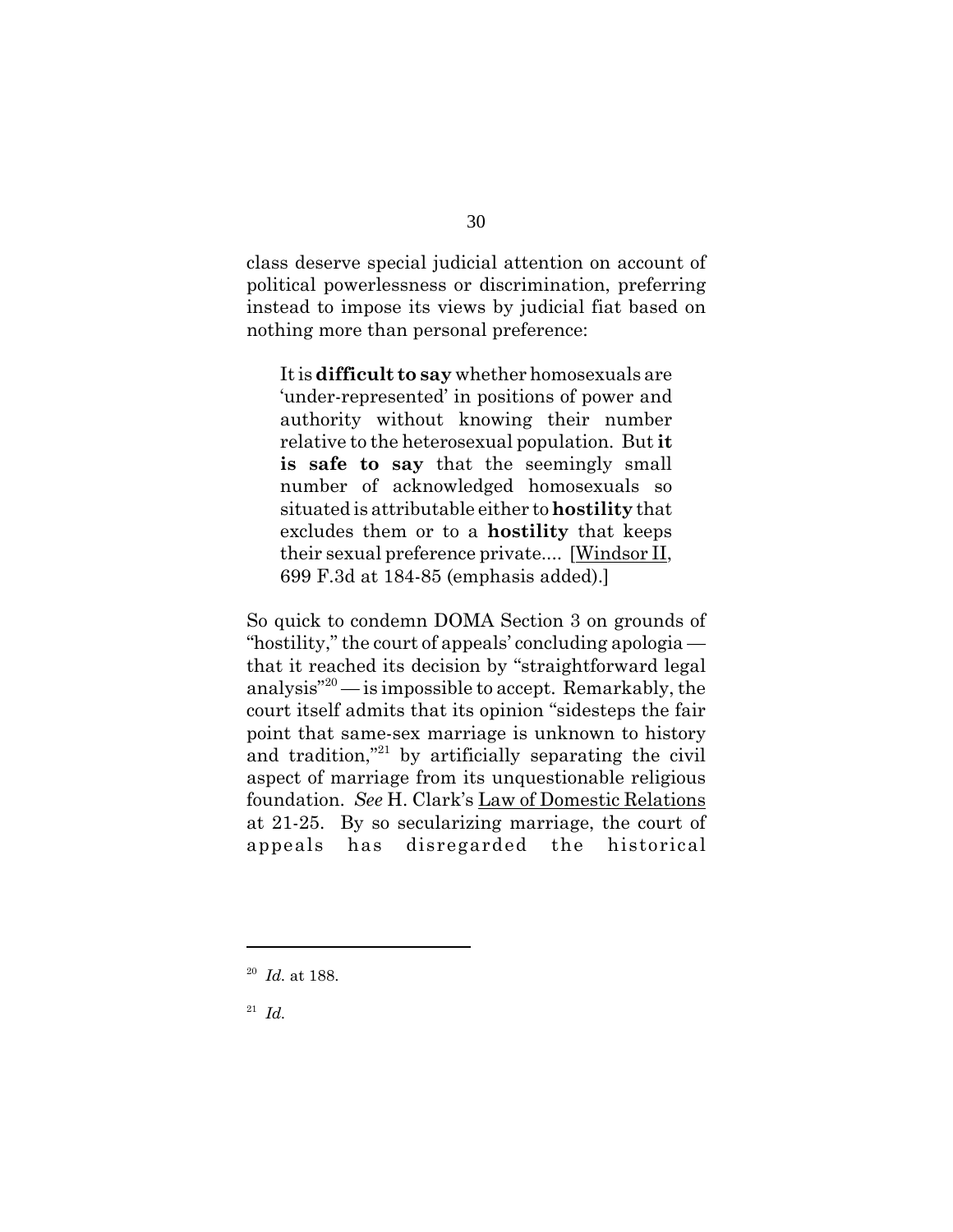interrelationship between Biblical Christianity<sup>22</sup> and the American constitutional republic. *See* Church of the Holy Trinity v. United States, 143 U.S. 457, 465-70 (1892). As Justice Joseph Story remarked, upon his inauguration as Dane Professor of Law at Harvard University, remarked that "[t]here never has been a period in which the Common Law did not recognise Christianity as lying at its foundations," and that "[t]he perfect lawyer ... should examine well the precepts of religion, as the only solid basis of civil society...." J. Story, "Discourse Pronounced upon the Inauguration of the Author, as Dane Professor of Law in Harvard University, August  $25<sup>th</sup> 1829$ ," reprinted in The Legal Mind in America, pp. 178, 185-86 (P. Miller, ed., Cornell Univ. Press: 1962).

#### **E. Stripped of the Judicially Invented Equal Protection Component, DOMA Section 3 Is Not Prohibited by the Due Process Clause.**

But for this Court's atextual precedents

<sup>&</sup>lt;sup>22</sup> Indeed, the courts below give no regard whatsoever to the originator and definer of marriage who created us male and female (*see* Genesis 1:26-28) and enabled male and female couples to procreate offspring in his image (*see* Genesis 5:1-3).

God's mandate and benediction that the **man and the woman** procreate his image is to be exercised within the confines of monogamy. God institutes marriage by giving Adam his bride, defining them as **husband and wife**, and ordains the man to leave his parents and cling to his wife, forming a new home. By instituting marriage in the Garden of Eden ... God represents marriage as an ideal and holy state, an act of worship. (Heb. 13:4). [B. Waltke, An Old Testament Theology (Zondervan 2007), p. 237 (emphasis added).]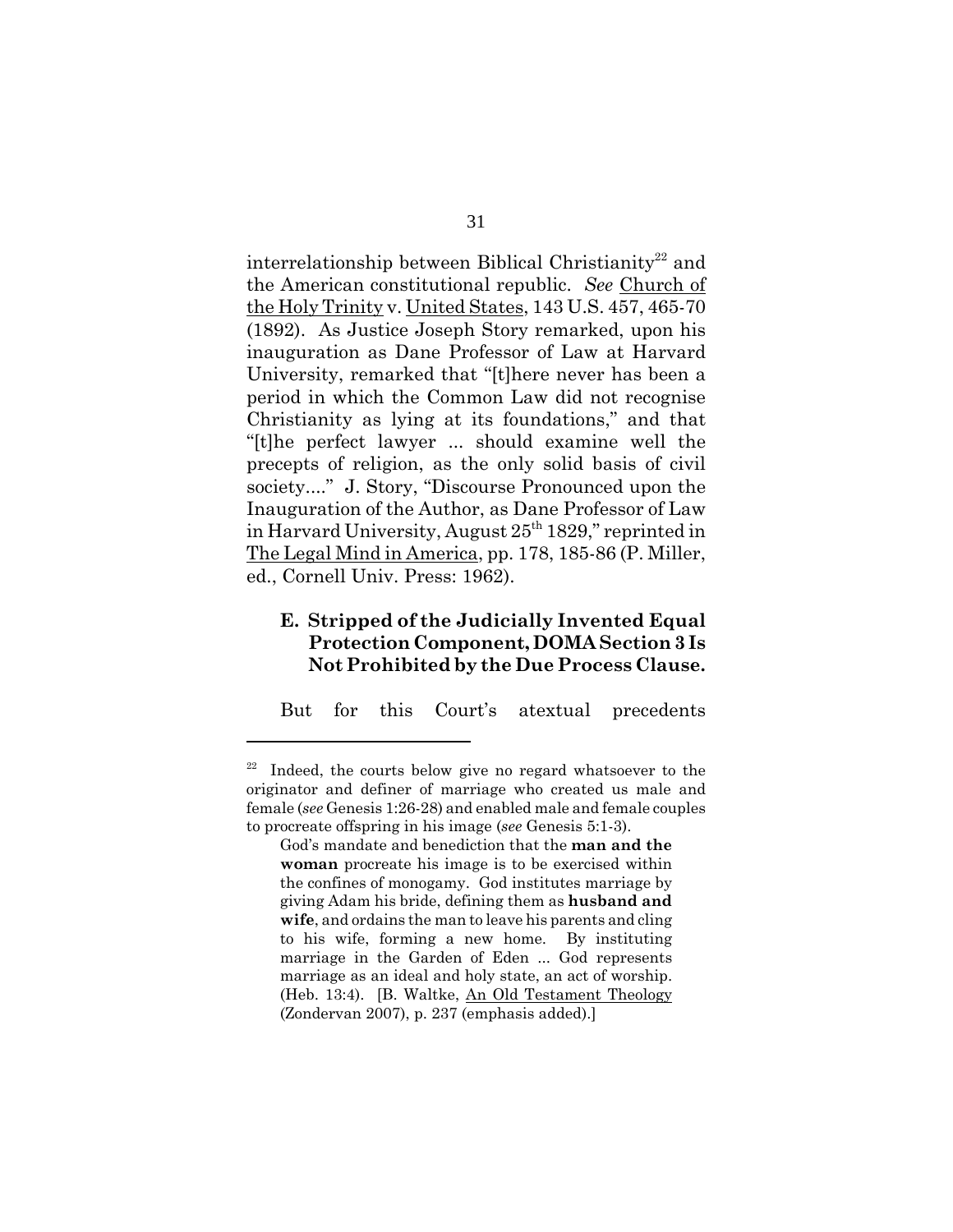interjecting an "equal protection component" into the Fifth Amendment Due Process Clause, neither the court of appeals nor the district court opinion would have been possible. Accordingly, it would be a mistake for this Court (i) to limit its review solely to whether the court of appeals contravened this Court's equal protection precedents, or (ii) if it finds the court of appeals opinion does conform with those precedents, to limit itself to formulate its own explanation of those precedents. Rather, in utmost respect for Congress's judgment and good faith, this Court should examine Section 3 of DOMA to determine if it conforms to the United States Constitution, not whether it conforms to its own precedents. After all, Article VI of the Constitution states that "the laws of the United States which shall be made in pursuance" of the Constitution — not in pursuance of this Court's judicial opinions is "the supreme Law of the Land." Indeed, in establishing the practice of judicial review of the constitutionality of a statute duly enacted by the Congress of the United States, this Court has acknowledged that it is because "[t]he powers of the legislature are defined, and limited; and that those limits may not be mistaken, or forgotten, the constitution is written." Marbury v. Madison, 5 U.S. (1 Cranch) 137, 176 (1803). But the Constitution was not written for Congress alone. As the Marbury Court also stated, "the framers of the constitution contemplated that instrument, as a rule for the government of courts, as well as of the legislature."23

<sup>23</sup> *See id.* at 179-180.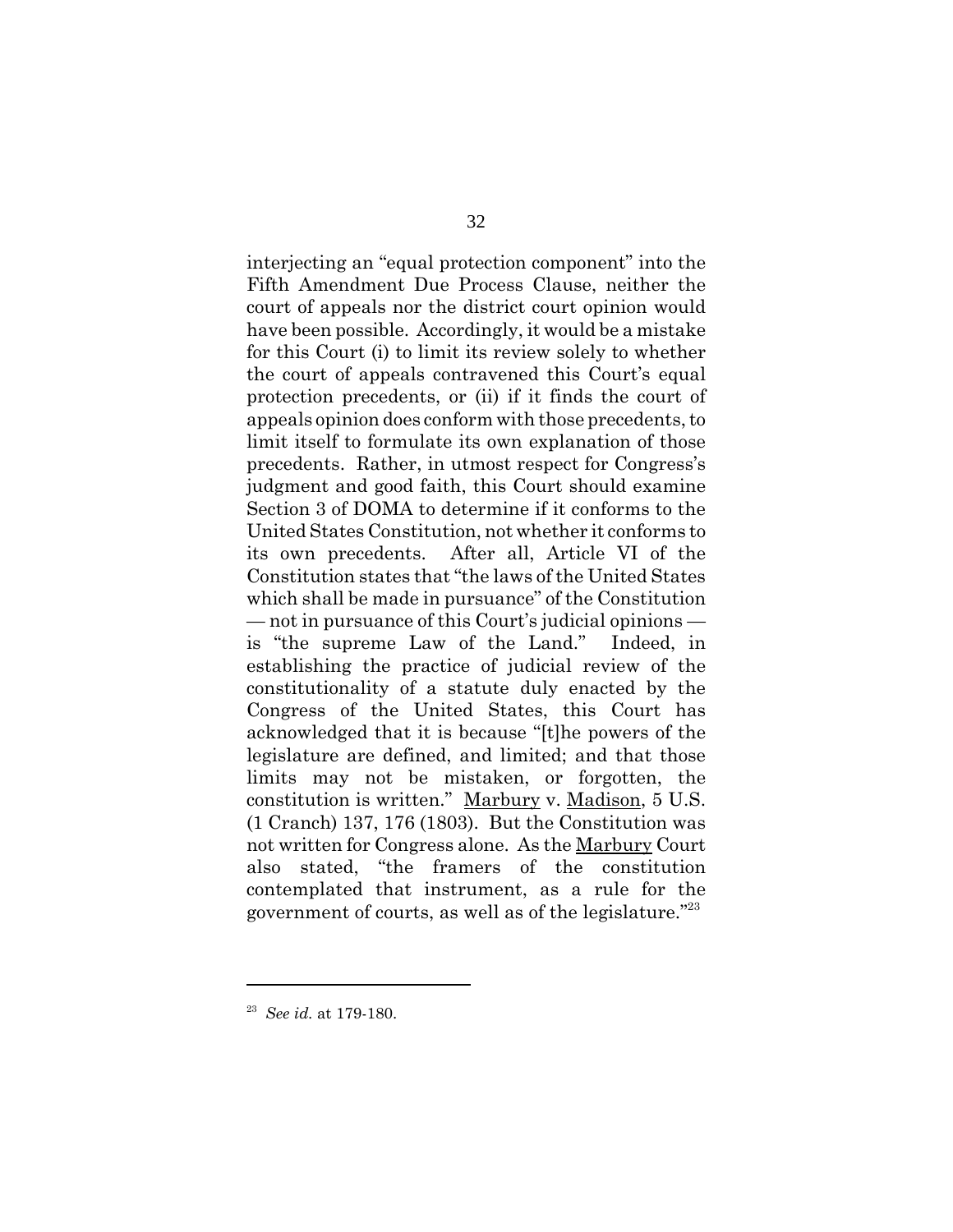Both opinions of the courts below are based upon the assumption that the "equal protection component" of the Fifth Amendment is identical to the Equal Protection Clause of the Fourteenth Amendment. There is ample support for this claim in this Court's precedents. *See, e.g.,* Adarand Constructors, Inc. v. Pena, 515 U.S. 200, 217 (1995). This position would be unremarkable if supported by the constitutional text, but it is not. Rather, this Court's equal protection doctrine, insofar as it rests upon the Fifth Amendment Due Process Clause, has been developed in flagrant disregard of a well-established rule of construction dating back to at least 1840: "In expounding the Constitution of the United States, every word must have its due force, and appropriate meaning; for it is evident from the whole instrument, that no word was unnecessarily used, or needlessly added." Holmes v. Jennison, 39 U.S. (14 Peters) 540, 570-71 (1840). If the Due Process Clause of the Fifth Amendment contains the same equal protection standard as the Equal Protection Clause of the Fourteenth Amendment, then the latter guarantee was "needlessly added" to an amendment that, like the Fifth Amendment, already contained a provision that no person may be "deprive[d] ... of life, liberty or property without due process of law." In short, this Court's equal protection doctrine renders the Fourteenth Amendment's equal protection guarantee "superfluous or unmeaning,"<sup>24</sup> the due process guarantee being sufficient by itself to have imposed the "equal protection" guarantee upon the States. *See, e.g.,* L.

<sup>24</sup> *Id.* at 571.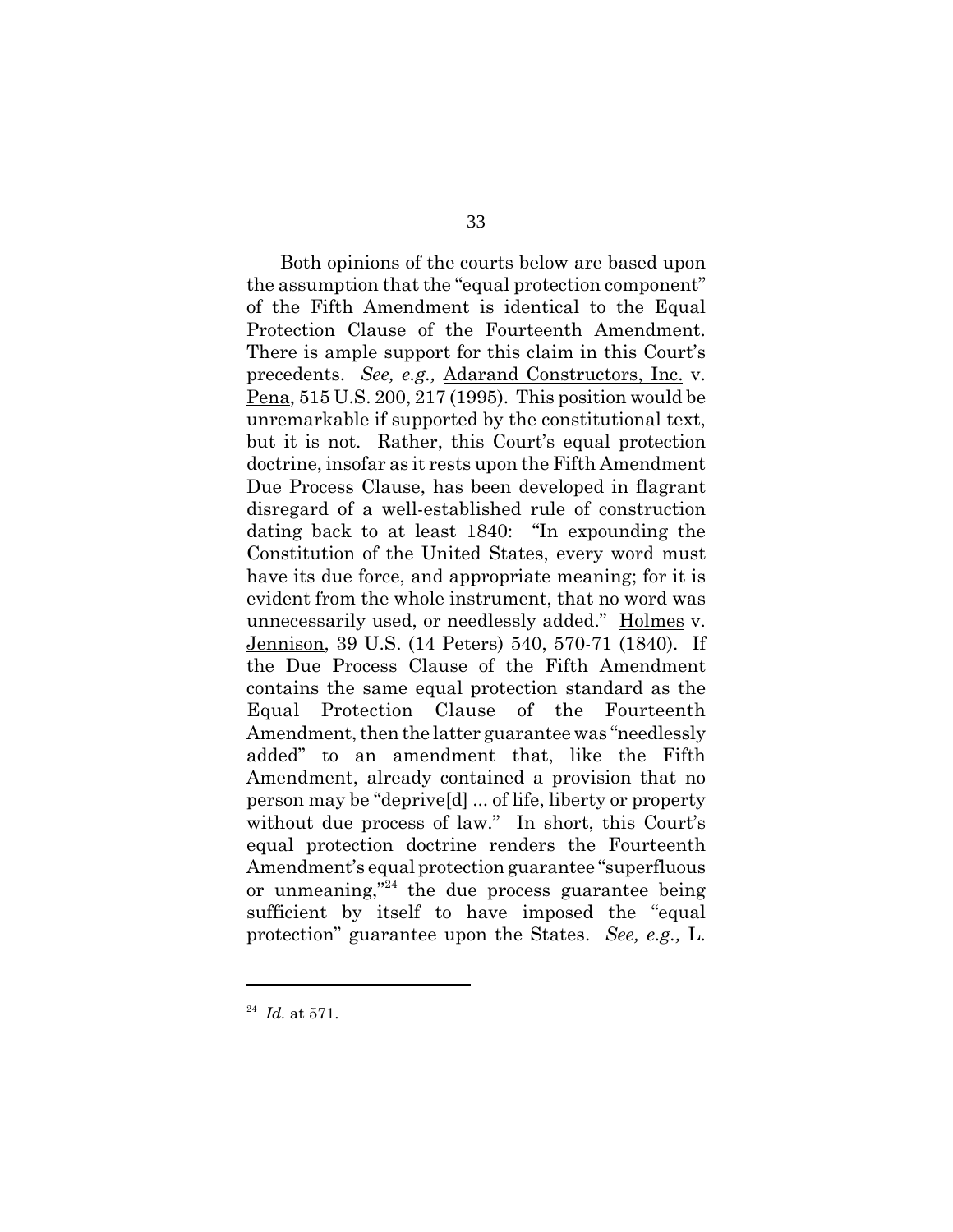#### Seidman, Constitutional Law: Equal Protection of the Laws, at 32-33 (Foundation Press, New York: 2003).

Additionally, this Court's current equal protection doctrine utterly disrespects the "high talent, the caution, and the foresight of the illustrious men who framed" the Constitution, in which "[e]very word appears to have been weighed with the utmost deliberation, and its force and effect to have been fully understood." Holmes, 39 U.S. at 571. In the Slaughter House Cases, 83 U.S. (16 Wall.) 36 (1873), decided just five years after the ratification of the Fourteenth Amendment, this Court treated the due process and equal protection guarantees as distinct and independent limits upon the States, each of which embodied entirely different principles dealing with issues arising from entirely different historical periods. *Id.* at 80-81. The Due Process Clause was traced back to the late  $18<sup>th</sup>$  century, having made its appearance not only in one of the first 10 amendments to the United States Constitution, but "in the constitutions of nearly all the States, as a restraint upon the power of the States." *Id.* at 80. On the other hand, the Equal Protection Clause grew out of the nation's post civil war period, and was designed to remedy the evil of the "existence of laws in the States where the newly emancipated negroes resided, which discriminated with gross injustice and hardship against them as a class...." *Id.* at 81.25

 $25$  Even the dissenting justices in the Slaughter House Cases did not find an "equal protection component" in the due process guarantee. Rather, they relied primarily upon the "privileges and immunities" guarantee as having secured to everyone access to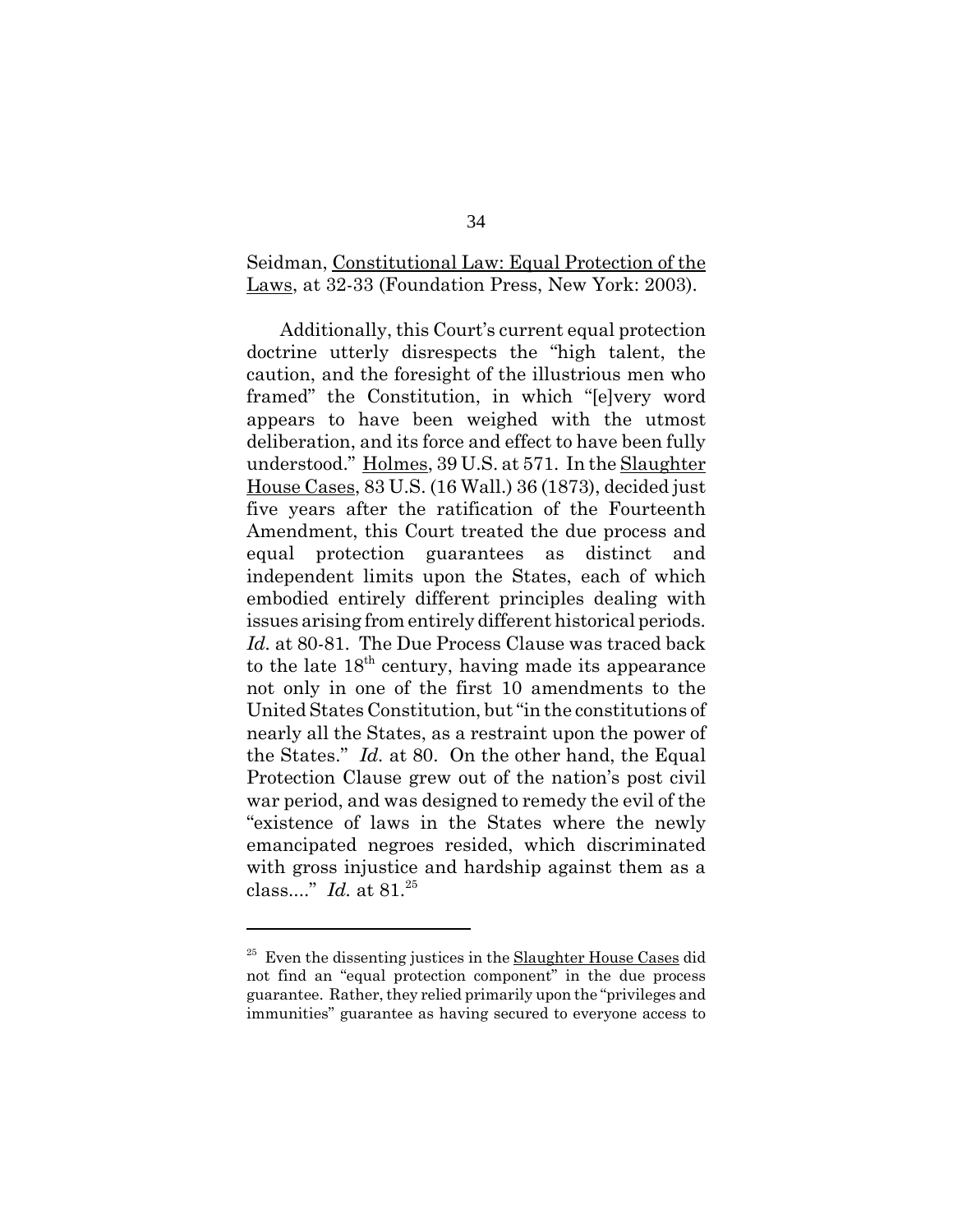Until May 17, 1954, the day upon which this Court struck down "racially segregated public schools" in the States under the equal protection guarantee of the Fourteenth Amendment,<sup>26</sup> it was generally understood that the due process guarantee of the Fifth Amendment did not have an equal protection component. As this Court observed in Adarand, "[t]hrough the 1940's, this Court had routinely taken the view ... that, 'unlike the Fourteenth Amendment, the Fifth contains no equal protection clause and it provides no guaranty against discriminatory legislation by Congress.'" *Id.* at 213. However, in Bolling v. Sharpe, 347 U.S. 497 (1954), this Court shoehorned equal protection into the due process text by sheer will, declaring "it would be **unthinkable** that the same Constitution would impose a lesser duty on the Federal Government." *Id.* at 500 (emphasis added). *See also* Adarand, 515 U.S. at 215-16.

To the contrary, it was and is eminently "thinkable" that the Reconstruction Congress, led by abolitionist Republicans, would propose an amendment to the Constitution that would increase the powers of the federal government at the expense of the States. Indeed, on February 13 and 26, 1866, Congressman Bingham of Ohio introduced the first version of what would become the Fourteenth Amendment. It read that "'**The Congress shall have**

the "ordinary avocations of life" without "discrimination" in favor of state-granted monopolies. *See, e.g., id.* at 96-111 (Field, J., dissenting) and at 111-122 (Bradley, J., dissenting).

<sup>26</sup> *See* Brown v. Board of Education, 347 U.S. 483 (1954).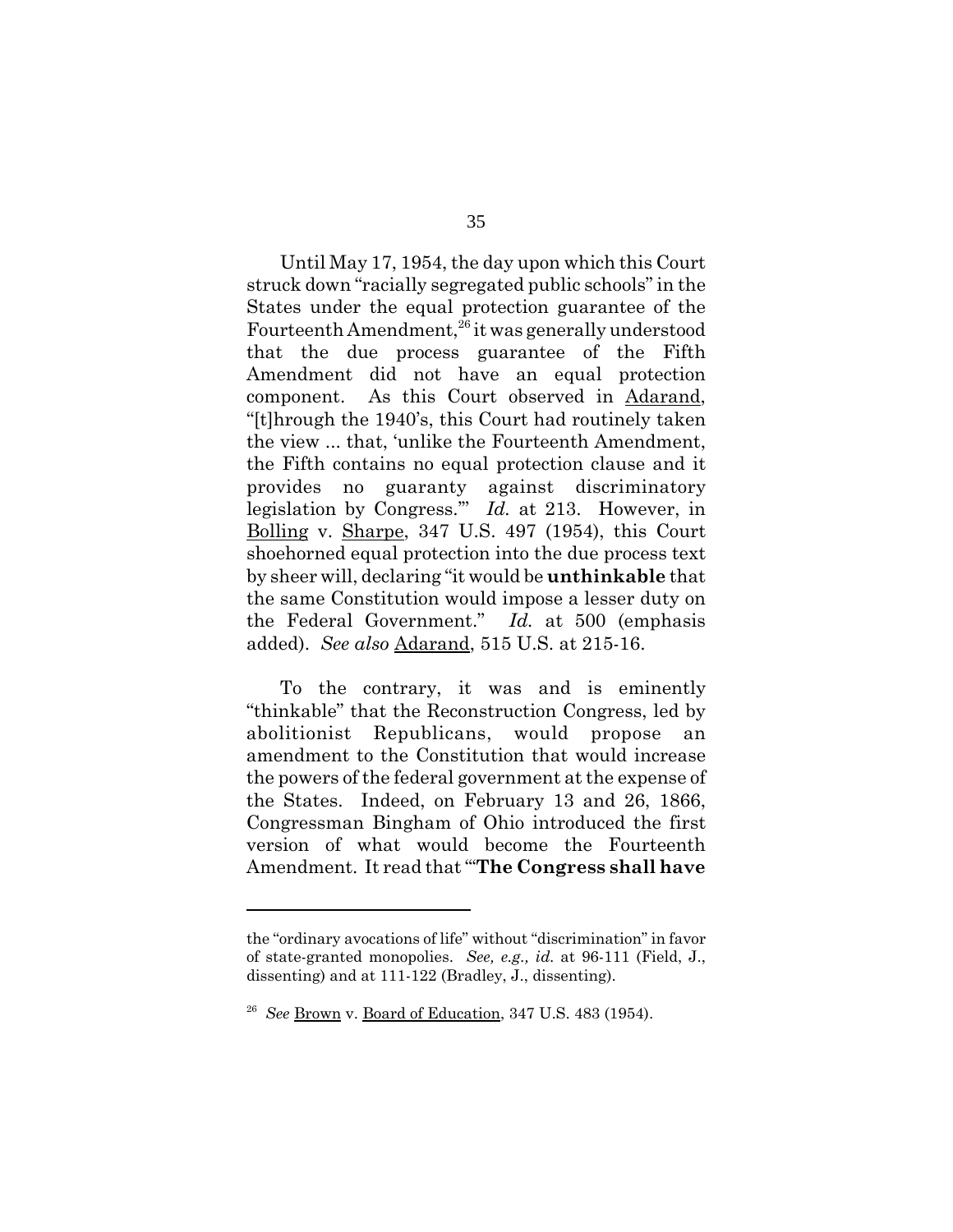**the power** to make all laws which shall be necessary and proper to secure to the citizens of each State all privileges and immunities of the citizens in the several States, and to all persons in the several States equal protection in the rights of life, liberty and property.'" *See* G. Stone, L. Seidman, C. Sunstein, and M. Tushnet, Constitutional Law, p.  $482$  ( $2<sup>nd</sup>$  ed., Little, Brown: 1991) (emphasis added). Later, on April 30, 1866, the Joint Committee on Reconstruction substituted a new proposal, which read:

**No state shall** make or enforce any law which shall abridge the privileges and immunities of citizens of the United States, nor shall any State deprive any person of life, liberty, or property, without due process of law; nor deny any person within its jurisdiction equal protection of the laws. [*See id.* at 482-83 (emphasis added).]

Additionally, the Committee "coupled" these prohibitions against the States with a grant of power to Congress to enforce them by "appropriate legislation." *Id.* at 483. Had Congress intended that the equal protection guarantee apply to the federal government as well as the states, it would have so written it, just as it did in the Thirteenth Amendment, outlawing slavery and involuntary servitude in the United States, and in the Fifteenth Amendment, protecting the right to vote in both state and federal elections free from racial discrimination.

In sum, this Court's Fifth Amendment equal protection doctrine "disregard[s] a deliberate choice of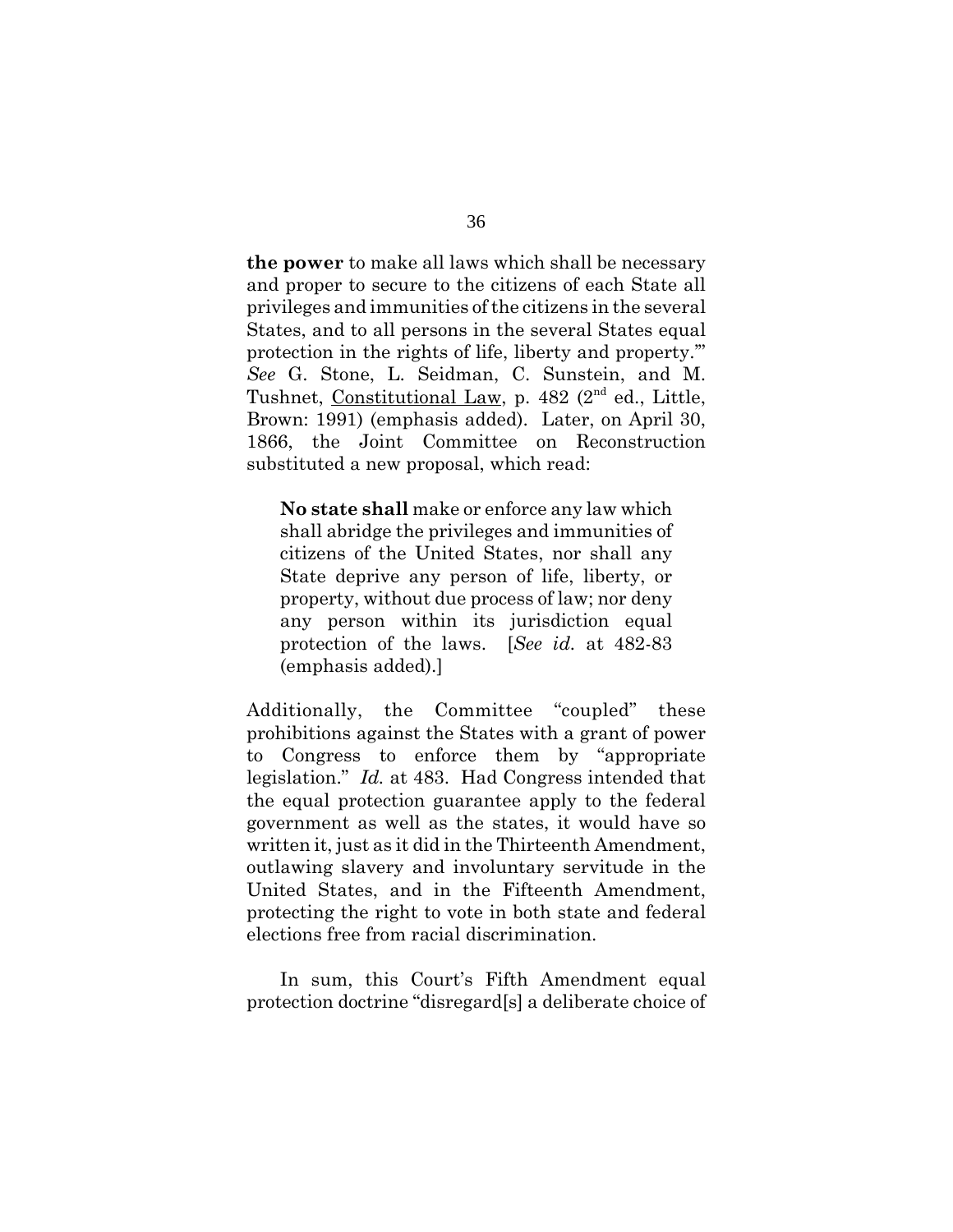words and their natural meaning," and is, therefore, unquestionably "a departure from the first principle of constitutional interpretation" that "'every word must have its due force, and appropriate meaning....'" *See* Wright v. United States, 302 U.S. 583, 588 (1938).

The question remains whether the due process guarantee, standing alone, prohibits DOMA Section 3. Originally, due process of law was limited to determine whether a claimed life, liberty, or property interest could be denied without judicial process. *See, e.g.,* Murray v. Hoboken Land & Improvement Co., 59 U.S. (18 How.) 272 (1856). *See also* Sources of Our Liberties, p. 132 (R. Perry & J. Cooper, eds., Rev. Ed, ABA Found: 1978). Any claim based upon the proposition that the Due Process Clause protected a certain substantive life, liberty, or property interest was subject to summary dismissal. *See, e.g.,* The Slaughter House Cases, 83 U.S. (16 Wall.) 36, 80-81 (1873).

From 1905 through the mid-1930's, however, the courts rejected this understanding, extending due process protection to certain common law economic rights, regardless of whether those rights were afforded judicial process before being denied. *See, e.g.,* Lochner v. New York, 198 U.S. 45 (1905) and West Coast Hotel Co. v. Parrish, 300 U.S. 379 (1937). While the end of substantive protection of economic rights did not herald a wholesale return to the original textual meaning of procedural due process, $^{27}$  this Court

 $27$  Carolene Products, 304 U.S. at 154. As the district court observed, with respect "'commercial, tax and like regulation,'"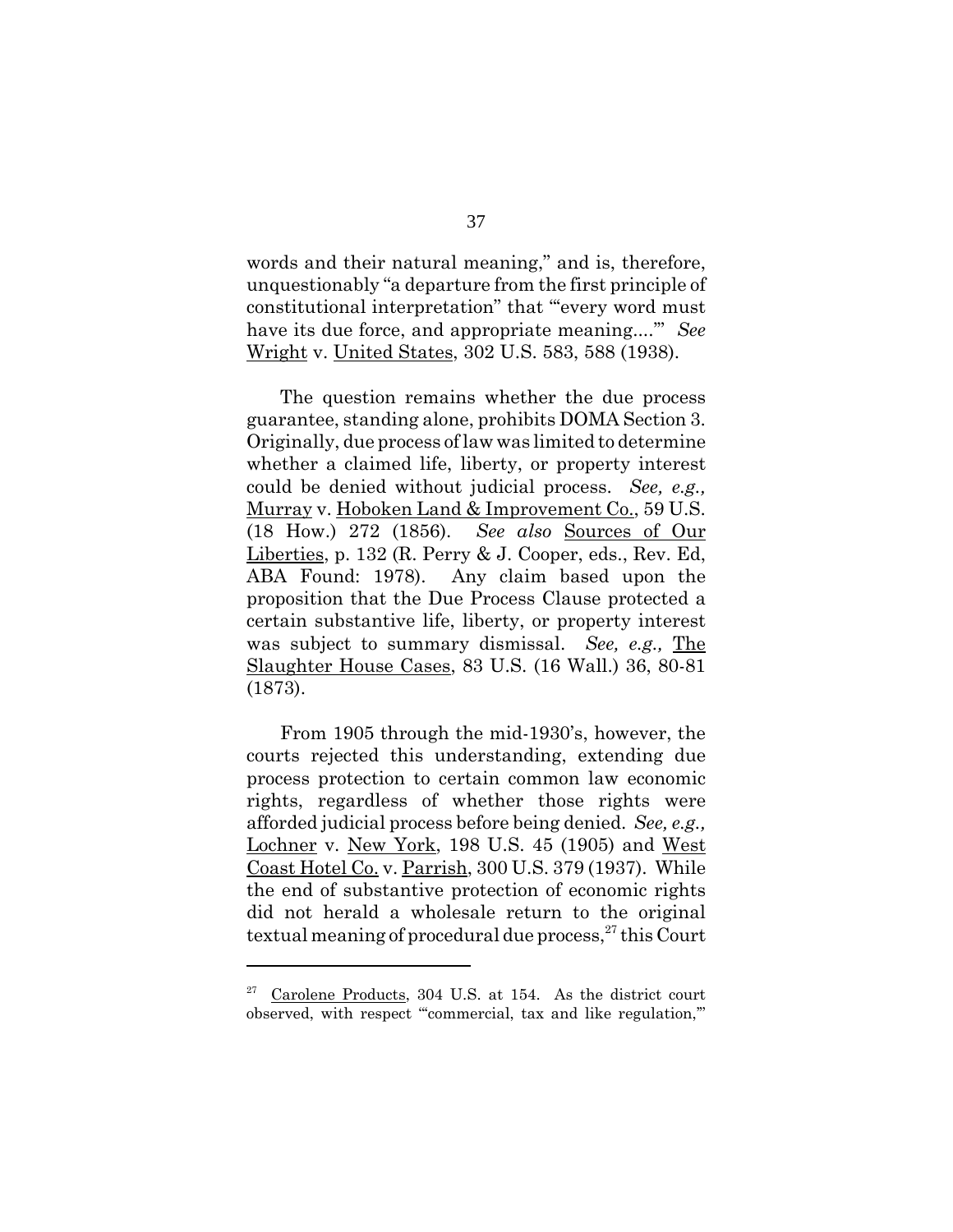did rule in at least three cases that the Due Process Clause did not subject economic measures even to a "rational basis" test. *See* Olsen v. Nebraska, 313 U.S. 236 (1941); Lincoln Federal Labor Union v. Northwestern Iron & Metal Co., 335 U.S. 525 (1949); and Ferguson v. Skrupa, 372 U.S. 726 (1963). Rather, as Justice Black stated in Ferguson:

Unquestionably, there are arguments showing that the business of debt adjusting has social utility, but such arguments are properly addressed to the legislature, not to us. We refuse to sit as a 'superlegislature to weigh the wisdom of legislation.....'" [*Id.*, 372 U.S. at 731.]

While there may be arguments Ms. Windsor and the Obama Administration might want to raise to support their view that limiting certain tax benefits to only persons within a traditional marriage relationship has no social utility, such arguments are properly addressed to Congress, not the Courts. The Fifth Amendment's Due Process Clause neither contains an "equal protection component" nor, by the plain meaning of the words of its text, does it elevate this Court over Congress in determining the degree of need of any particular means to carry out constitutionally permissible federal purposes.

<sup>&</sup>quot;courts must accept as constitutional those legislative classifications that bear a rational relationship to a legitimate government interest." [Windsor I, 833 F. Supp. 2d at 400.]